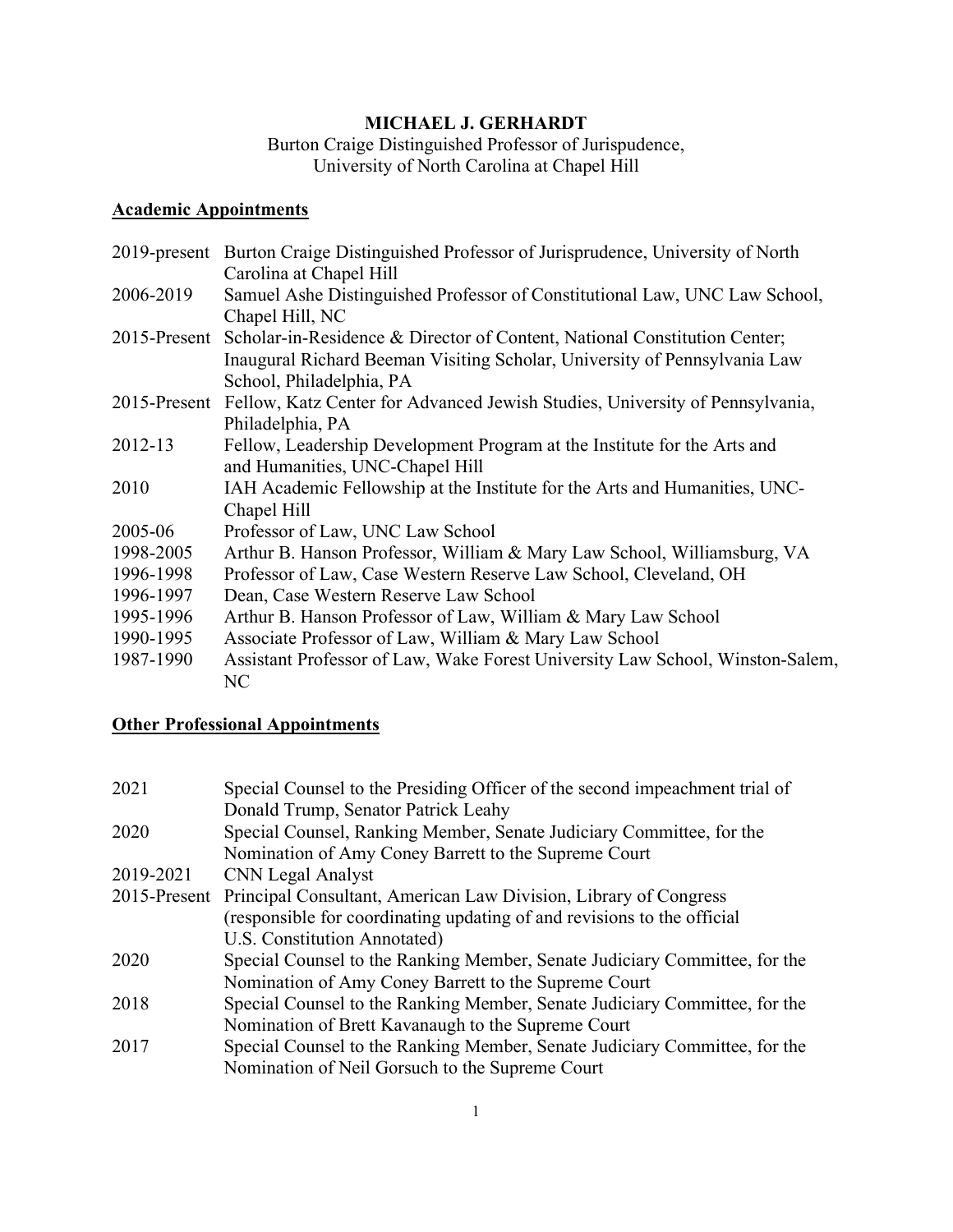| 2010      | Special Counsel to Chairman, U.S. Senate Judiciary Committee, for the                 |
|-----------|---------------------------------------------------------------------------------------|
|           | Nomination of Elena Kagan to the U.S. Supreme Court                                   |
|           | 2010-Present. Appointed member, North Carolina Advisory Committee, U.S. Commission on |
|           | Civil Rights                                                                          |
| 2009      | Special Counsel to the Chairman, U.S. Senate Judiciary Committee, for the             |
|           | Nomination of Sonia Sotomayor to the U.S. Supreme Court                               |
| 1994      | Special Counsel, The White House Counsel's Office, for the Nomination of              |
|           | Stephen Breyer to the U.S. Supreme Court                                              |
| 1993      | Member, Justice Department Transition Team, Clinton-Gore Transition                   |
| 1992-93   | Special Consultant on the Senate, National Commission on Judicial Discipline          |
|           | and Removal                                                                           |
| 1985-1987 | Associate, Miller, Cassidy, Larroca & Lewin, Washington, D.C.                         |
| 1985      | Associate, Trotter Bondurant, Atlanta, Ga.                                            |
| 1984-1985 | Deputy Media Director, Gore-for-Senate Campaign                                       |
| 1983-84   | Law Clerk, Judge Gilbert Merritt, U.S. Court of Appeals, 6 <sup>th</sup> Circuit      |
| 1982-1983 | Law Clerk, Chief Judge Robert McRae, U.S. District Court, W.D. Tenn.                  |

## **Teaching Interests**

American Constitutional History, Bioethics, Church and State, Civil Rights and Civil Liberties, Congress & the President, Constitutional Conflicts, Constitutional Law, Constitutional Theory, Federal Jurisdiction, First Amendment, Government Ethics, Legal Ethics, Legal History, Legislative Drafting, Legislative Process, Presidential Powers, Professional Responsibility, Section 1983 Litigation, Statutory Construction

## **Education**

University of Chicago Law School, J.D. 1982 Graduated *cum laude* Order of the Coif One of two law students selected as editors for peer-edited journal, *The Supreme Court Review* (1980-82) Research assistant to the late Professor Philip Kurland (1980-82) Research Assistant to then-Assistant Professor Cass Sunstein (1981-82)

London School of Economics, M.Sc. 1979 History of Economic and Political Thought

Yale University, B.A. 1978 Graduated *Cum Laude* Major -- Economics & Political Science Editor-in-Chief, Yale Literary Magazine Member, Yale College Council Member, Yale University Tennis Team Member & Captain, Pierson College Tennis Team (Residential College Intramural Champion & Winner of Ivy League Intramural Championship, 1977)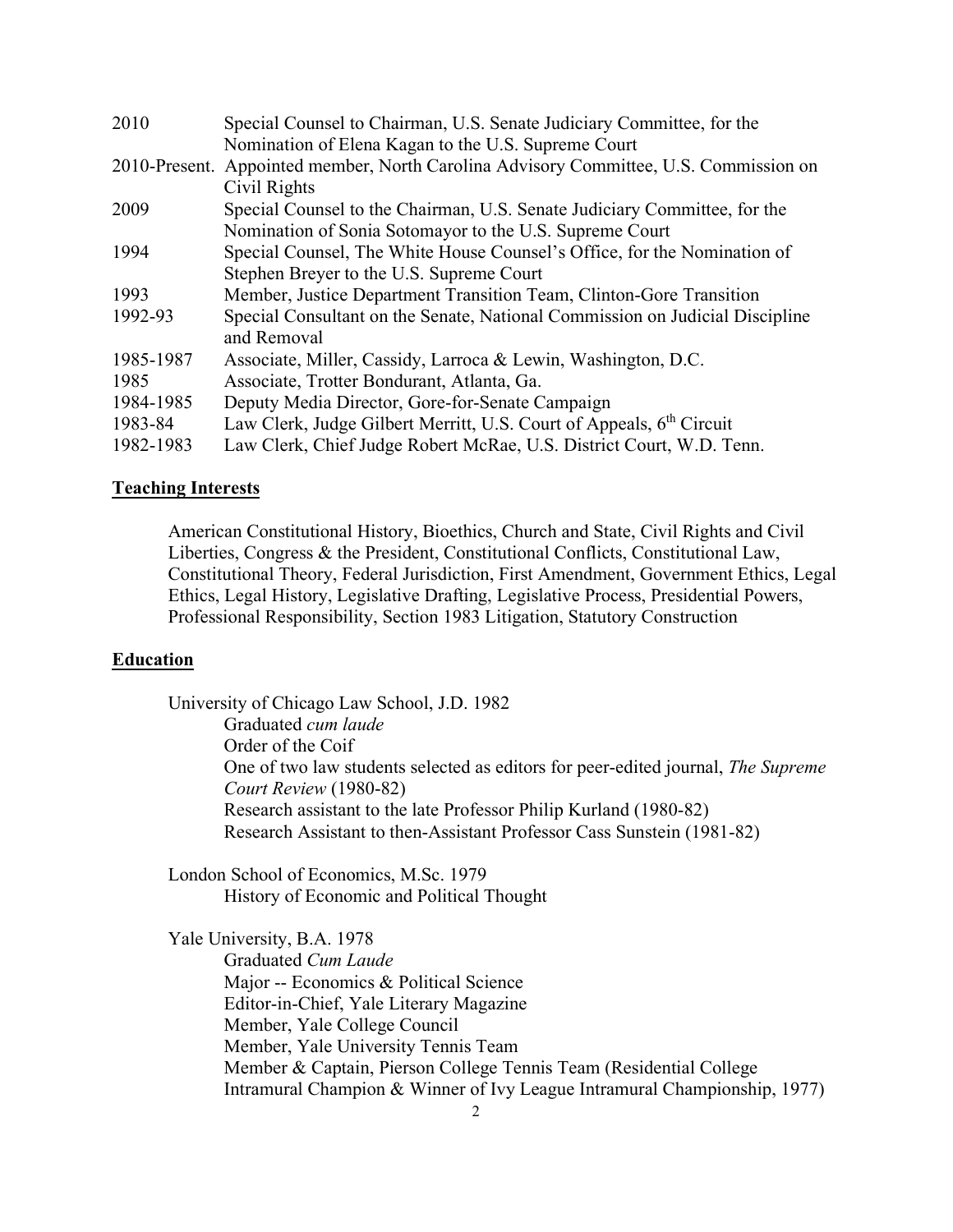UMS Preparatory School (Mobile, Alabama), 1974 Graduated First in Class Secretary, National Honor Society Editor-in-Chief, School Newspaper Captain, Tennis Team Ranked second in Alabama junior tennis Captain, Debate Team Alabama State Persuasive Speaking Champion (1974) Business Manager, Yearbook

## **Honors, Prizes, Distinguished Lectures, and Fellowships**

Order of the Coif Distinguished Visitor for 2020-21 (selected by the National Executive Committee of the Order of the Coif)

Keynote Speaker, Annual Conference of State Appellate Judges, Denver, Colorado, October 16, 2019

Keynote Speaker, "Presidential Appointment and Removal Power," Federal Administrative Law Judges Conference, Philadelphia, Pennsylvania, September 24, 2018

Judge Harry J. Wilters, Jr. Distinguished Lecture in Constitutional Law and Professional Ethics, "Constitutional Civility: How We Survived for More Than Two Hundred Years Without It," University of South Alabama, Mobile, Alabama, September 17, 2018

Constitution Day Lecture, "Why the Supreme Court Does Not Matter as Much as You Think," UMS- Wright Preparatory School, Mobile, Alabama, September 17, 2018

Pogue Senior Faculty Research & Leave Recipient, University of North Carolina at Chapel Hill, Fall 2018

**The Forgotten Presidents: Their Untold Constitutional Legacy** (Oxford University Press 2013), selected by The Wall Street Journal as one of the five best books on the presidency and the Constitution (March 18, 2018) and by The Financial Times as one of the best non-fiction books of 2013

First Monday Lecture: "From Nominations to the Newly Constituted Court: A First Monday Conversation about the United States Supreme Court," University of Chicago Law School, October 5, 2017

Opperman Distinguished Lecturer, "The Forgotten Presidents," National Conference of Appellate Staff, Lake Tahoe, Nevada, August 7, 2017

Champlaign Institute Lecture, "The Constitution and the Future of American Democracy," The College of the Atlantic, Bar Harbor, Maine, August 2, 2017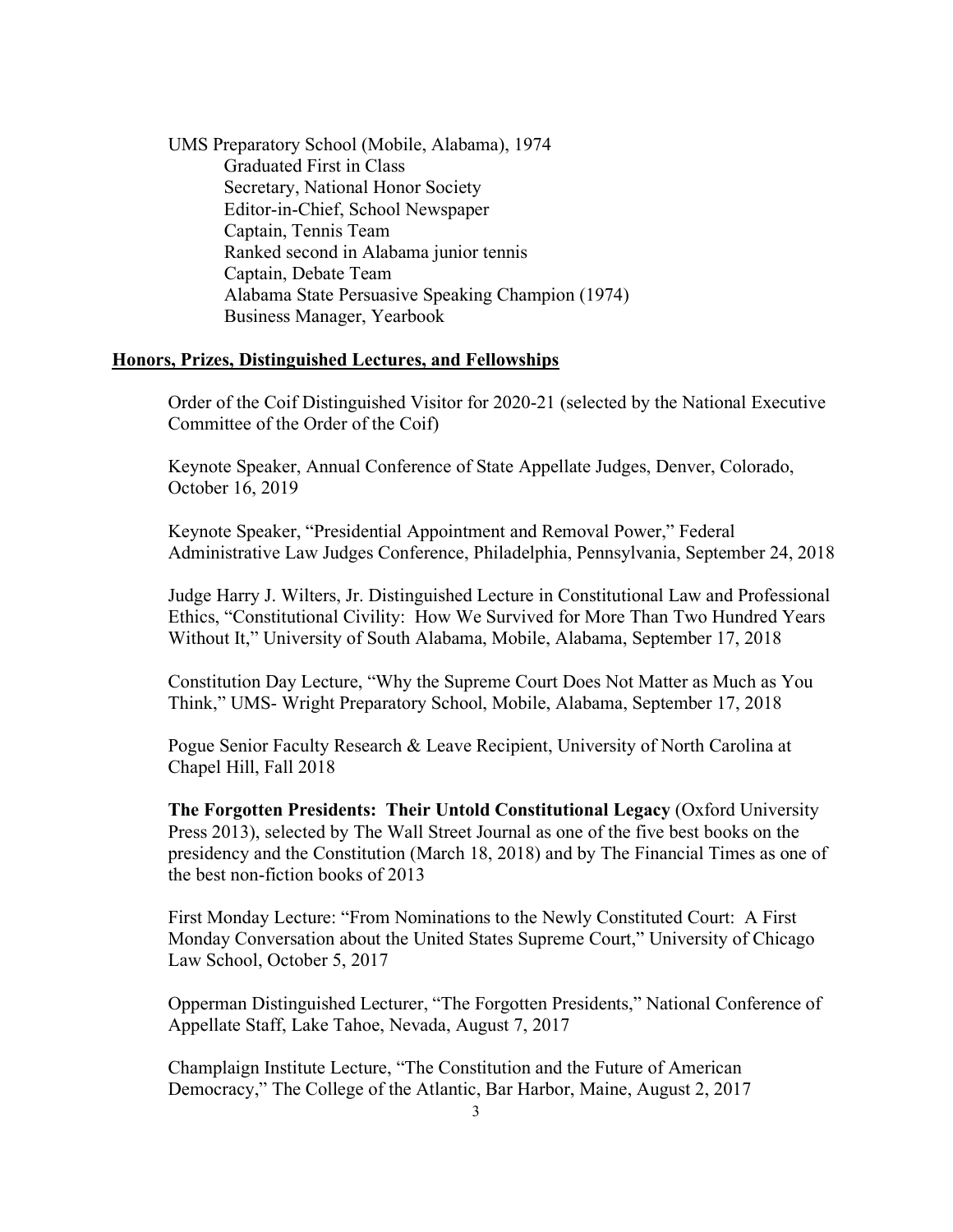Scholar-in-Residence, National Constitution Center, 2015-to date

Inaugural Richard Beeman Visiting Scholar, University of Pennsylvania Law School, 2015-to date

Randall Park Lecture, "Jewish Traditions and the American Constitution," University Kentucky Law School, February 18, 2016 Whitehall Lecture, "The Presidency in the Gilded Age," Flagler Museum, Palm Beach, Florida, February 7, 2016

"Tar Heel of the Week," The News & Observer, July 2015

Twice Awarded UNC Law School's Van Hecke-Wettach Award for Excellence in Scholarship, given once every two years for the most outstanding book by a UNC Law School faculty member: 2013 (awarded for **The Forgotten Presidents: Their Untold Constitutional Legacy** (2013); 2010 (awarded for **The Power of Precedent** (2010)

William Matthew Byrne, Jr., Lecture, "The Nuclear Option in Perspective," Pepperdine University Law School, March 14, 2013

Constitution Day Public Lecture, "Constitutional Civility: What We Have Learned About Supreme Court Confirmation Proceedings from Marshall to Kagan," University of North Carolina at Chapel Hill Law School, September 17, 2010

Distinguished Lecture, "The Constitutional Significance of the Forgotten Presidents: Demise of the Whig Conception of the Presidency," The Clough Center for the Study of Constitutional Democracy, Boston College, Boston, March 18, 2010

Alpheus T. Mason, Distinguished Lecture in Constitutional Law, Princeton University, April 21, 2009

Distinguished Service Award, Association of Yale Alumni, 2008

Selected as WUNC's "Local Hero" (for helping to educate the public about constitutional law), August 2008

Broun Distinguished Lecture, Religious Freedom in the United States, Judea Reform Synagogue, Durham, North Carolina, November 2007

Marx Distinguished Lecturer, University of Cincinnati Law School, Feb. 28, 2007

Distinguished Lecture, "The New Catholic Majority and the Supreme Court," Temple Emanuel, Greensboro, North Carolina, January 2006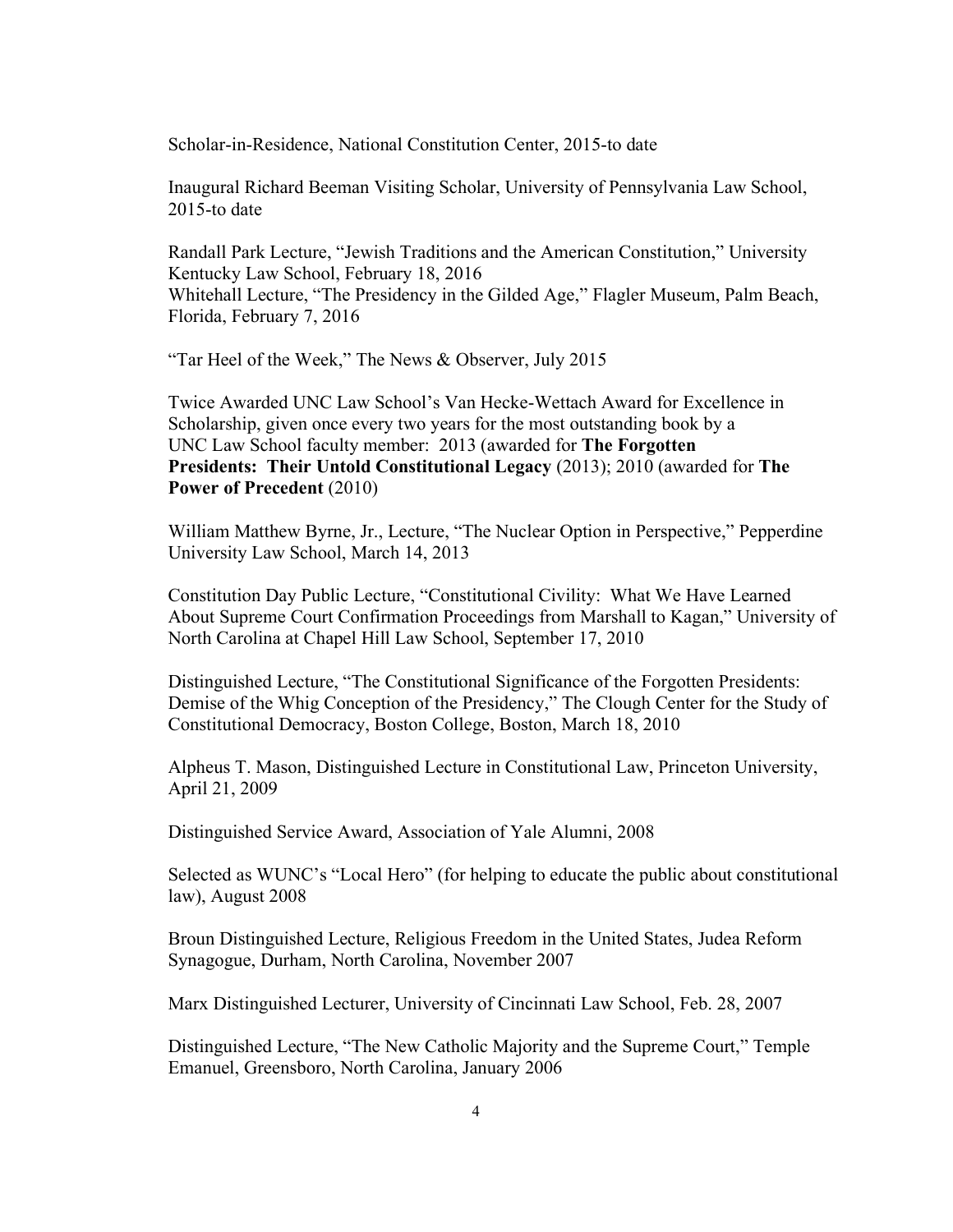ToPeol Distinguished Lecturer, Creighton University Law School, Jan. 30, 2006

2006 Cleveland-Marshall Fund Distinguished Visiting Lecturer and Scholar, Cleveland-Marshall Law School, February 2006

The Seven Society Award at The College of William & Mary for "outstanding teaching and service to the community of the college"

Walter F. Murphy Lecture on American Constitutionalism,"The Supreme Court in War-Time," Princeton University, April 26, 2004

Visiting Fellow, James Madison Program in American Ideals and Institutions, Princeton University, Spring 2004

St. George Tucker Lecturer, William & Mary Law School, 2003-2004

Distinguished Research Scholar, University of Richmond Law School, 2003-2004

Alpheus T. Mason Distinguished Lecture in Constitutional Law, Princeton University, October 15, 2003

Distinguished Constitutional Law Scholar in Residence, Drake University Law School, September 2002

Inaugural Judge James R. Browning Distinguished Lecturer, The University of Montana Law School, February 28, 2002

Resident Fellow, Communications Law Program, University of Southern California Law School, Feb. 26, 2001-March 2, 2001

CNN, Resident Expert on the Federal Impeachment Process, Washington, D.C., December 1, 1998-February 12, 1999

Co-recipient, 1988-1989, SmithKline Beckman Bicentennial Award in Legal Education (for teaching and writing on "The Founders' Constitution")

### **Publications**

#### **Books**

**Lincoln's Mentors** (Harper Collins) (publication date February 2, 2021)

**The American Presidency** (with Kevin McGuire) (work-in-progress for West Publishing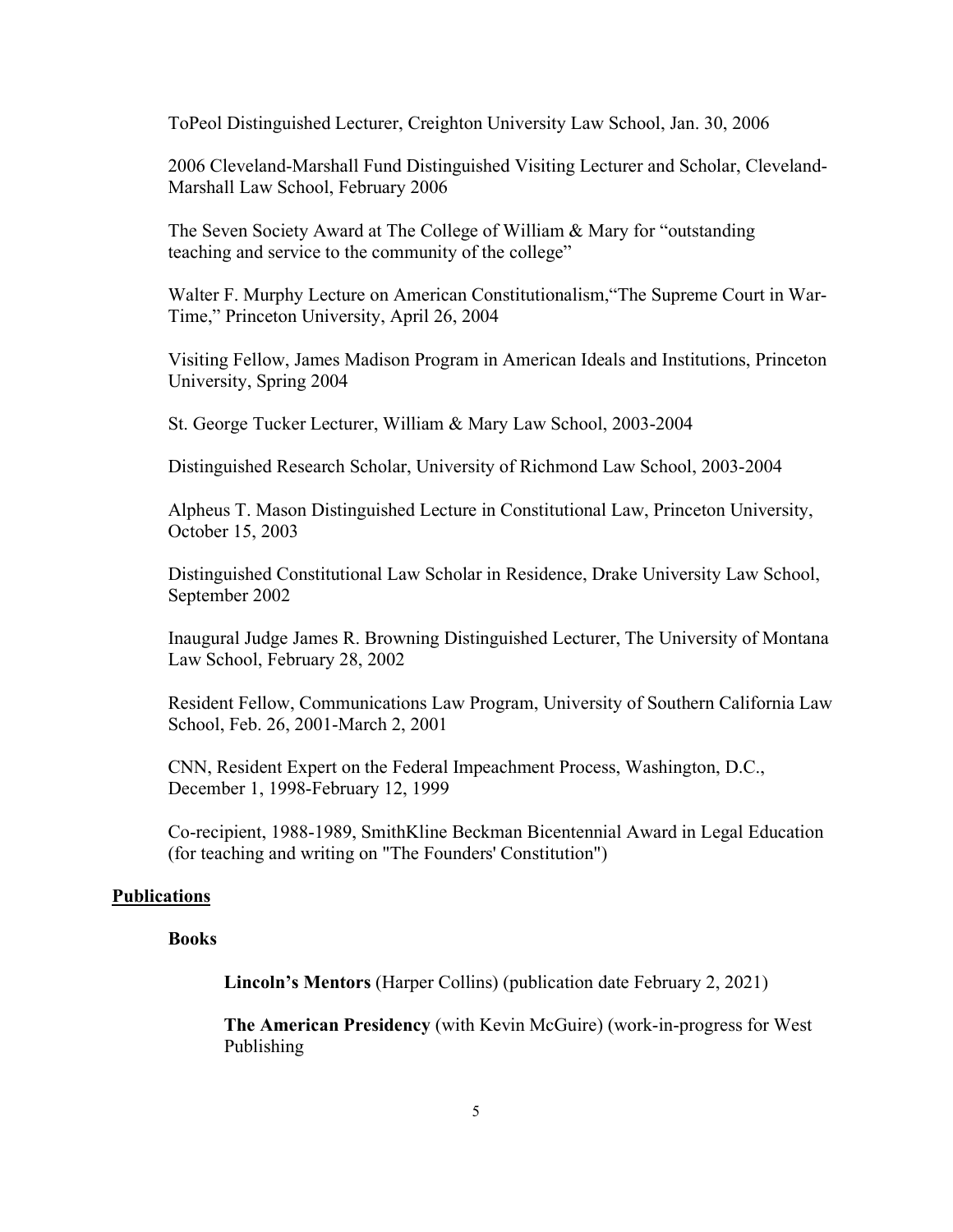**The Federal Impeachment Process: A Constitutional and Historical Analysis**  $(3<sup>rd</sup>$  edition, University of Chicago Press 2019); (2d ed., University of Chicago Press, 2000); **The Federal Impeachment Process: A Constitutional and Historical Analysis** (1st ed., Princeton University Press, 1996)

**Impeachment: What Everyone Needs to Know** (Oxford University Press, 2018)

**The Legislative Process** (5th edition, Aspen Publishing) (with Eric Lane & Daniel Hemel) (work-in-progress)

**The Forgotten Presidents: Their Untold Constitutional Legacy** (Oxford University Press, paperback edition, 2014) ( $1<sup>st</sup>$  edition, 2013), Selected by The Financial Times as One of the Best Books of 2013; 2014 Van Hecke-Wettach Award for Excellence in Scholarship, UNC Law School

**The Power of Precedent** (Oxford University Press, Revised Paperback Edition, 2011) (1<sup>st</sup> edition, 2008), 2010 Van Hecke-Wettach Award for Excellence in Faculty Scholarship, UNC Law School

Co-Author, **Constitutional Theory: Arguments and Perspectives** (4<sup>th</sup> ed., Lexis Law Publishing (2014)) (with Professors Thomas D. Rowe, Jr.; Stephen Griffin; and Larry Solum);  $3^{rd}$  edition, 2007, with Griffin & Rowe); (2nd ed., 2000, with Rowe, Rebecca Brown; and Girardeau Spann); (1st ed., 1992, with Rowe)

**The Federal Appointments Process: A Constitutional and Historical Analysis** (revised edition 2003) (1st edition 2000) (Duke University Press)

#### **Articles, Essays, and Reviews**

*Review of Josh Chafetz' Congress and the Constitution*, Political Science Quarterly (2018)

*Practice Makes Precedent*, 131 Harvard Law Review F. 32 (2018)

*Presidential Defiance of the Courts,* 12 Harvard Law & Policy Review 67 (2018)

*Dissent in the Senate*, 127 Yale L.J. F. 728 (2018)

*Majoritarian Obstruction and the Future of Judicial Selection*, 2017 Wisconsin Law Review (with Richard Painter) (2017)

*Justice Scalia's Legacies*, 15 First Amendment Law Review 211 (2017)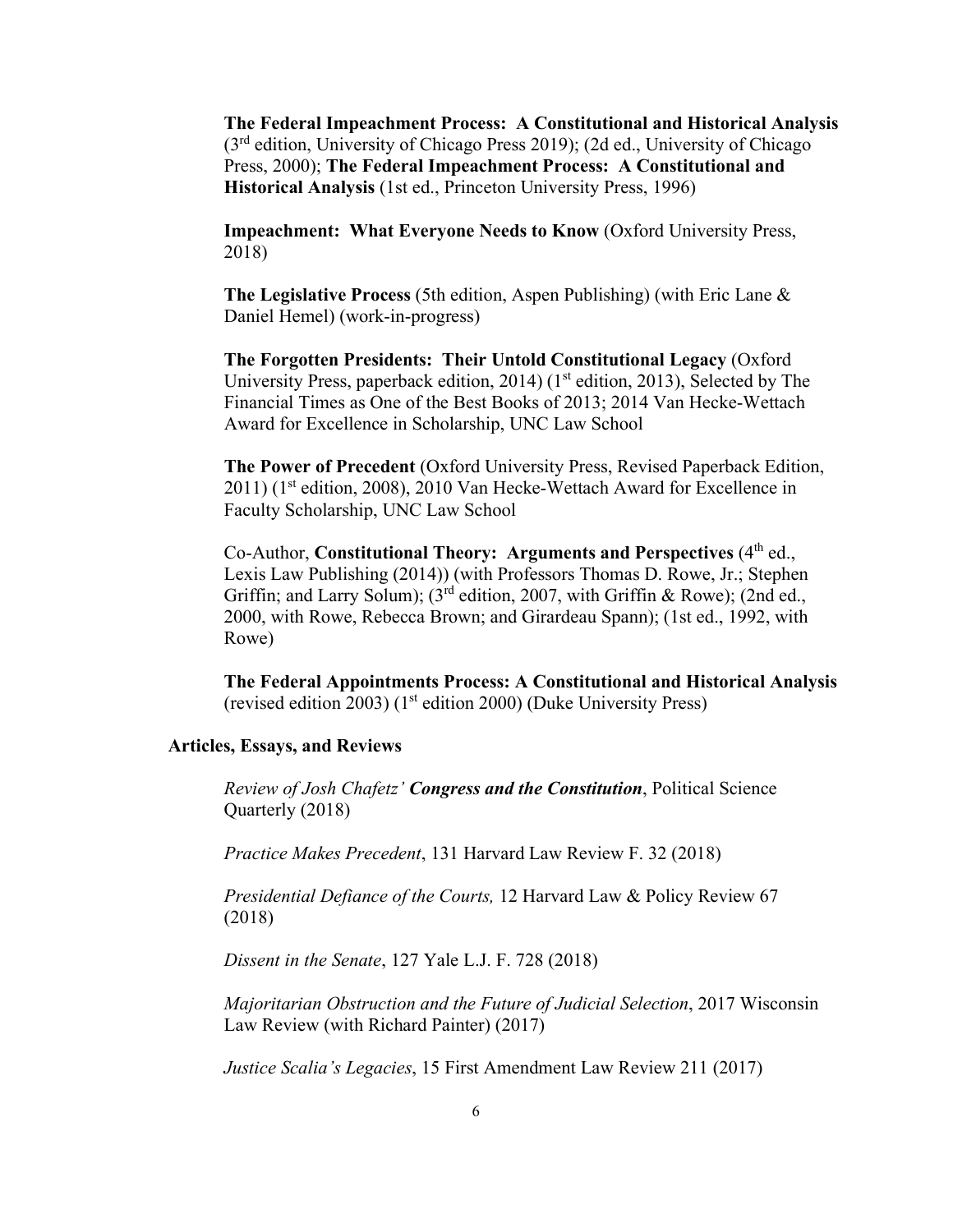*Constitutional Arrogance*, 164 University of Pennsylvania Law Rev. 1649 (2016)

*The United States Senate* (with Professor Steven Calabresi of Northwestern University Law School) & *Is the Senate Broken*?, The National Constitution Center's Interactive Constitution (2016)

*The Politics of Early Justice: Lower Court Appointments, 1789-1861*, 100 Iowa Law Review 551 (2015) (with Michael Stein, Harvard Law School)

*Letting Congress Be Congress*, 80 University of Chicago Law Review Dialogue 291 (2014)

*Why Gridlock Matters,* 88 Notre Dame Law Review 2107 (2013)

*Constitutional Branding*, 40 Hofstra Law Review 655 (2012)

*"Extraordinary Circumstances": The Legacy of the Gang of 14 and a Proposal for Judicial Nominations Reform*, 46 U. Richmond Law Review 969 (2012) (with Richard Painter)

*Elections Matter*, 34 Harvard Journal of Law & Public Policy 827 (2011)

*Nixon's Revenge*, 88 Tex. L. Rev. See also 43 (2011)

Debate (with Professor Josh Chafetz, Cornell Law School), *Is the Filibuster Constitutional?*, 158 U. Pa. L. Rev. PENNumbra 245 (2010); <http://www.peunnumbra.com/>debates/pdfs/Filibuster.pdf

*Book Review*, Benjamin Kleinerman, "The Discretionary President: The Promise and Peril of Executive Power," The Journal of American History (2011)

*Book Review, "*Gordon Silverstein, Law's Allure: How Law Shapes, Constrains, Saves, And Kills Politics" (Cambridge University Press, 2009), Political Science Quarterly (2010)

*Constitutional Construction and Departmentalism: A Case Study of the Rapid Demise of the Whig Conception of the Presidency,* 12 U. Pa. J. Const. Law 425 (2010)

*Judging Congress,* 89 Boston University L. Rev. 525 (2009)

*Teaching Federal Courts: Federal Judges as Problem-Solvers*, 53 St. Louis Univ. L. Journal 729 (2009)

*How a Judge Thinks*, 93 Minnesota Law Review 2185 (2009)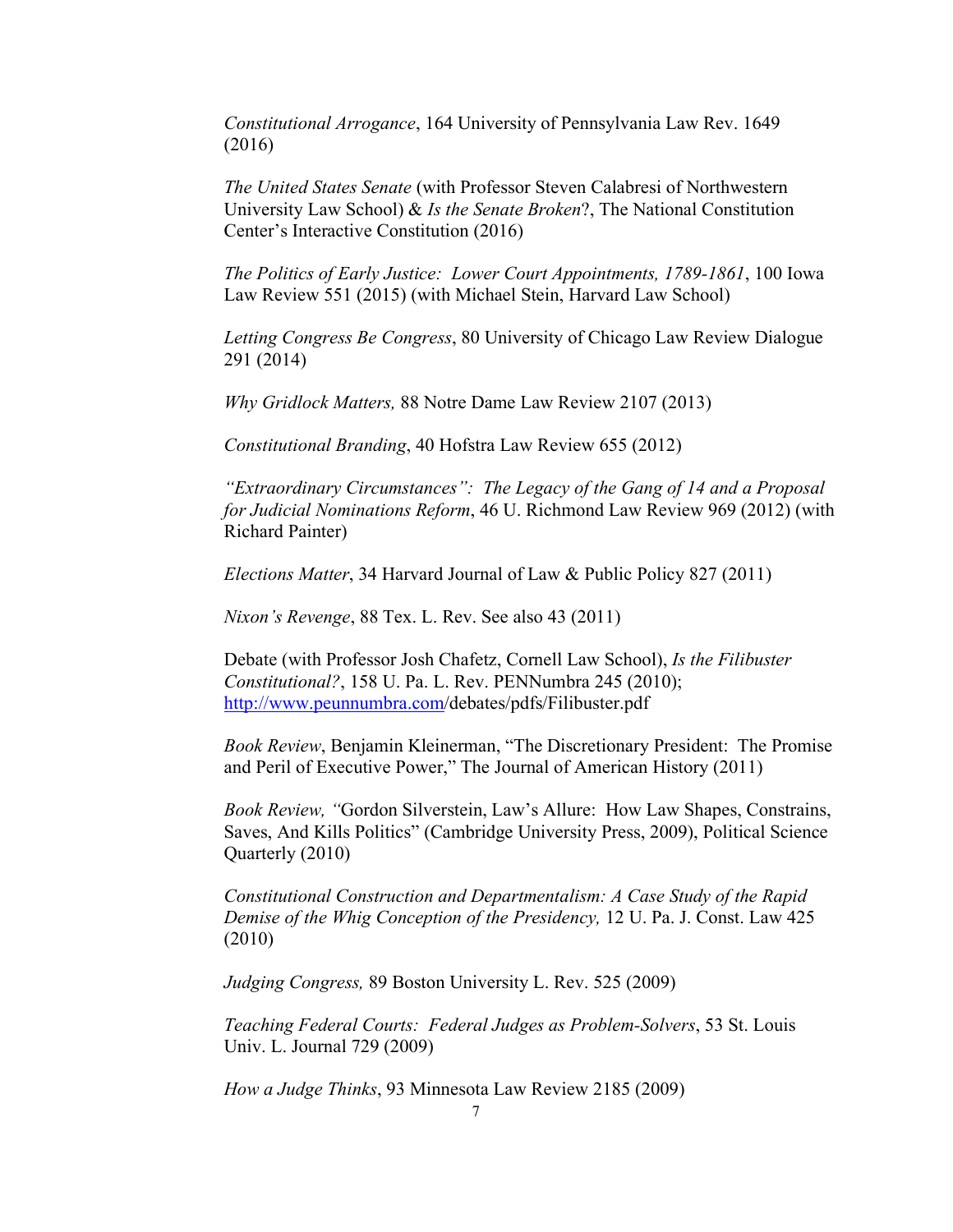Book Review (**Saving the Constitution from Lawyers** (2008)), American Review of Politics, online publication (September 15, 2008) *Silence Is Golden*, 64 N.Y.U. Survey of American Law 475 (2009)

*Non-Judicial Precedent*, 61Vanderbilt Law Rev. 713 (2008)

*The Irrepressibility of Precedent*, 86 N.C. L. Rev. 1279 (2008)

*Constitutional Humility*, 76 U. Cinc. L. Rev. 23 (2007)

*What's Old Is New Again, Symposium: The Role of Judges in the 21<sup>st</sup> Century, 85* Boston University Law Review 1267 (2007)

*The New Religion,* 40 Creighton Law Review 399 (2007) (Distinguished Lecture) *Why the Catholic Majority on the Supreme Court May Be Unconstitutional*, 4 St. Thomas Law Review 173 (2006)

*Super-Precedent,* 90 Minnesota L. Rev. 1204 (2006)

*The Constitutional Significance of the Forgotten Presidents*, 54 Cleveland-Marshall L. Rev. 467 (2006) (Distinguished Lecture)

*The First Amendment's Biggest Threat*, 89 Minnesota Law Review 1798 (2005)

*Judicial Selection by the Numbers*, 32 Fla. State L. Rev. 1197 (2005)

Colloquy with Professor Martin Redish on Limiting Federal Jurisdiction over Challenges to State and Federal Defense-of-Marriage Laws, 9 Lewis & Clark Law Review 347 (2005)

*The Constitutionality of the Filibuster*, 21 Constitutional Comm. 445 (2005)

*Symposium on Juristocracy and Distrust: Merit vs. Ideology,* 26 Cardozo Law Review 353 (2005)

*Attitudes about Attitudes*, 101 Michigan Law Review 1773 (2003)

*Presidential Power*, History and Political Science Review (2003)

*Federal Judicial Selection as War: Part One -- The Supreme Court Appointments Process*, 50 Drake U. L. Rev. 393 (2002) (exchange with Stephen Carter, Yale Law School)

*Federal Judicial Selection as War: Part Two – The Patterns of Conflicts Over Lower Court Appointments*, 36 U.C. Davis L. Rev. 667 (2003)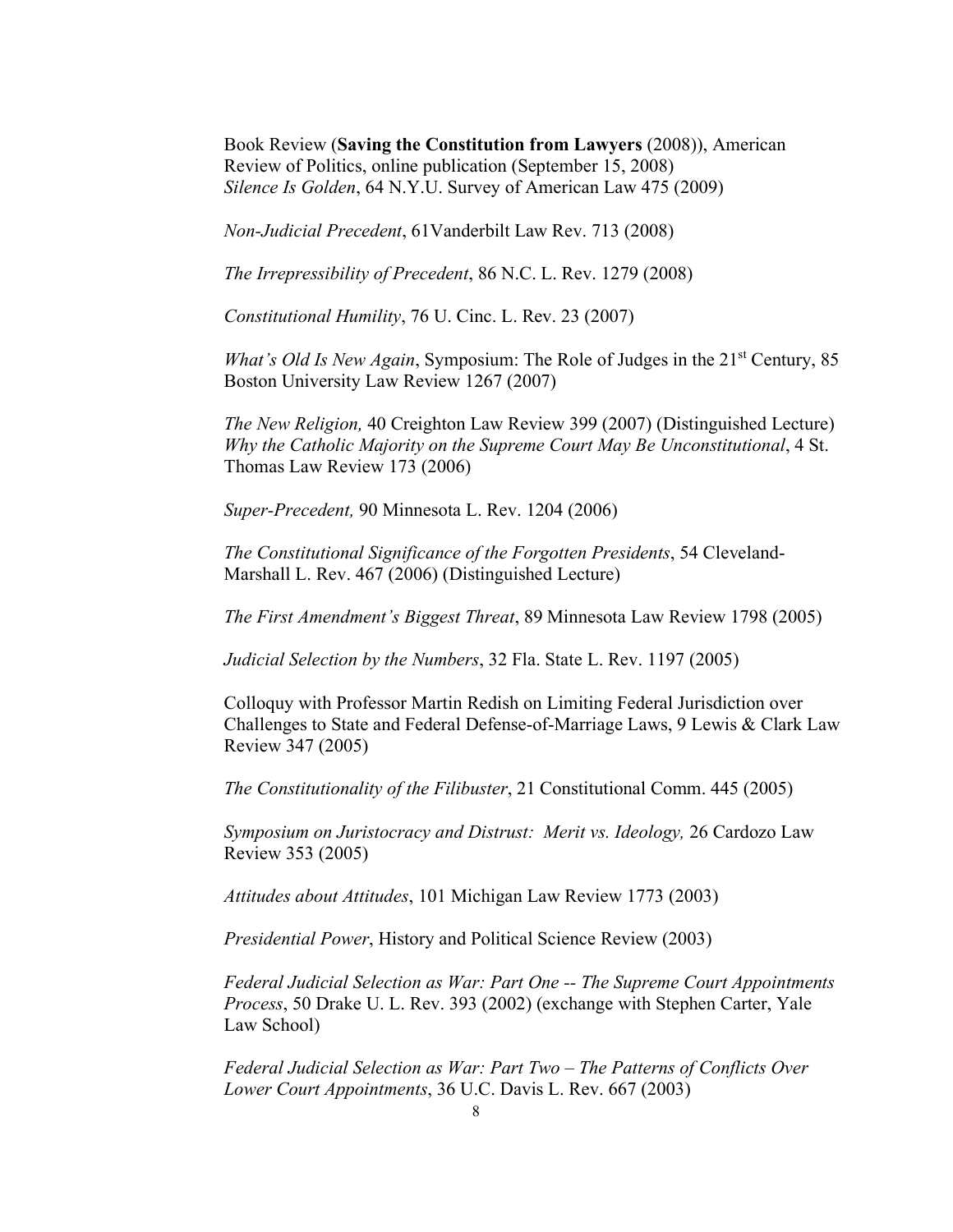*The Constitution Outside the Court: Defining the Limits (and Relevance) of Judicial Supremacy,* 51 Drake L. Rev.775 (2003) (Distinguished Lecture) *Crisis and Constitutionalism*, 63 Montana L. Rev.277 (2002) (Inaugural Judge James R. Browning Distinguished Lecture in Constitutional Law)

*On Revolution and Wetlands Regulation*, 90 Georgetown L.J. 2143 (2002)

*The End of Theory*, 96 Northwestern University Law Review 283 (2002)

*The Rhetoric of Judicial Critique: From Judicial Restraint to the Virtual Bill of Rights*, 3 William & Mary Law School Bill of Rights Journal 585 (2002)

*The Lives of John Marshall*, 43 Wm. & Mary Law Review 1399 (2002) *The Curious Flight of the Migratory Bird Rule*, The Environmental Law Reporter (September 2001)

*Norm Theory and the Future of the Federal Appointments Process*, 50 Duke L.J. 1687 (2001)

*Impeachment Defanged and Other Institutional Implications of the Clinton Scandals*, 60 Maryland Law Review 59 (2001)

*Federal Environmental Regulation in a Post-Lopez World: Some Questions and Answers*, 30 Environmental Law Reporter 10980 (November 2000)

*The Perils of Presidential Impeachment,* 67 University of Chicago Law Review 293 (2000)

*The Special Constitutional Structure of the Federal Impeachment Process*, 63 Law & Contemporary Problems 245 (2000)

*The Historical and Constitutional Significance of President Clinton's Impeachment and Trial*, 28 Hofstra Law Review 349 (2000)

*The Utility and Significance of Professor Amar's Holistic Reasoning*, 87 Georgetown Law Journal 2327 (1999)

*Impeachment: The Grand Tour*, 16 Constitutional Commentary 433 (1999)

*The Lessons of Impeachment History*, 67 George Washington L. Rev. 603 (1999)

*The Constitutionality of Censure*, 33 U. Richmond L. Rev. 33 (1999)

*Deconstructing Balkin*, 2 Green Bag 219 (1999)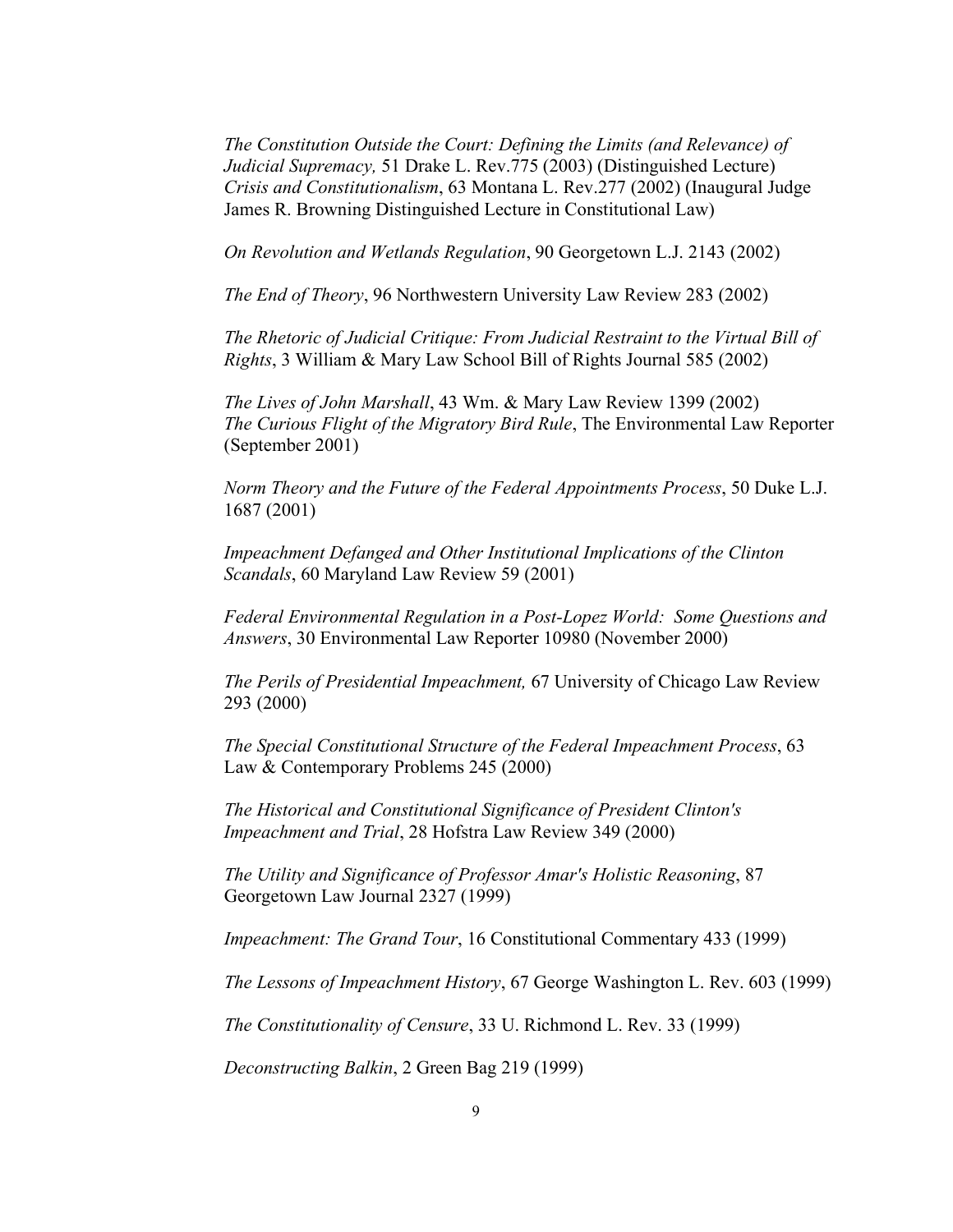*Ackermania: The Quest for a Common Law of Higher Law-Making*, 40 William & Mary Law Review 1731 (1999)

*Chancellor Kent and the Scope of Impeachable Offenses*, 74 Chicago-Kent Law Review 91 (1998)

*Institutional Analysis and Municipal Liability under Section 1983*, 48 DePaul Law Review 669 (1998)

*Toward A Comprehensive Understanding of the Federal Appointments Process*, 21 Harvard Journal of Law & Public Policy 467 (1998)

*Putting Presidential Performance in the Federal Appointments Process in Perspective*, 47 Case Western Reserve University Law Review 1359 (1997)

*The Bottom Line on the Line-Item Veto Act of 1996*, 6 Cornell Journal of Law & Public Policy 233 (1997)

*The Democratic Judge*, 50 Vanderbilt Law Review 277 (1997) (keynote address for Symposium on Democracy in the 21st Century)

*The Art of Judicial Biography,* 80 Cornell Law Review 101 (1995)

*The Confirmation Mystery*, 84 Georgetown Law Journal 395 (1994)

*Rediscovering Nonjusticiability: Judicial Review of Impeachment After Nixon*, 44 Duke Law Journal 231 (1994)

*A Tale of Two Textualists: A Critical Comparison of Justices Black and Scalia*, 74 Boston University Law Review 25 (1994)

*The Pressure of Precedent: A Critique of the Conservative Approaches to Stare Decisis in Abortion Cases*, 10 Constitutional Commentary 67 (1993)

*Liberal Visions of the Freedom of the Press*, 45 Vanderbilt Law Review 1025 (1992)

*Divided Justice: A Commentary on the Nomination and Confirmation of Justice Thomas*, 60 George Washington Law Review 969 (1992)

*The Role of Precedent in Constitutional Decisionmaking and Theory*, 60 George Washington Law Review 68 (1991)

*Interpreting Bork*, 75 Cornell Law Review 1358 (1990)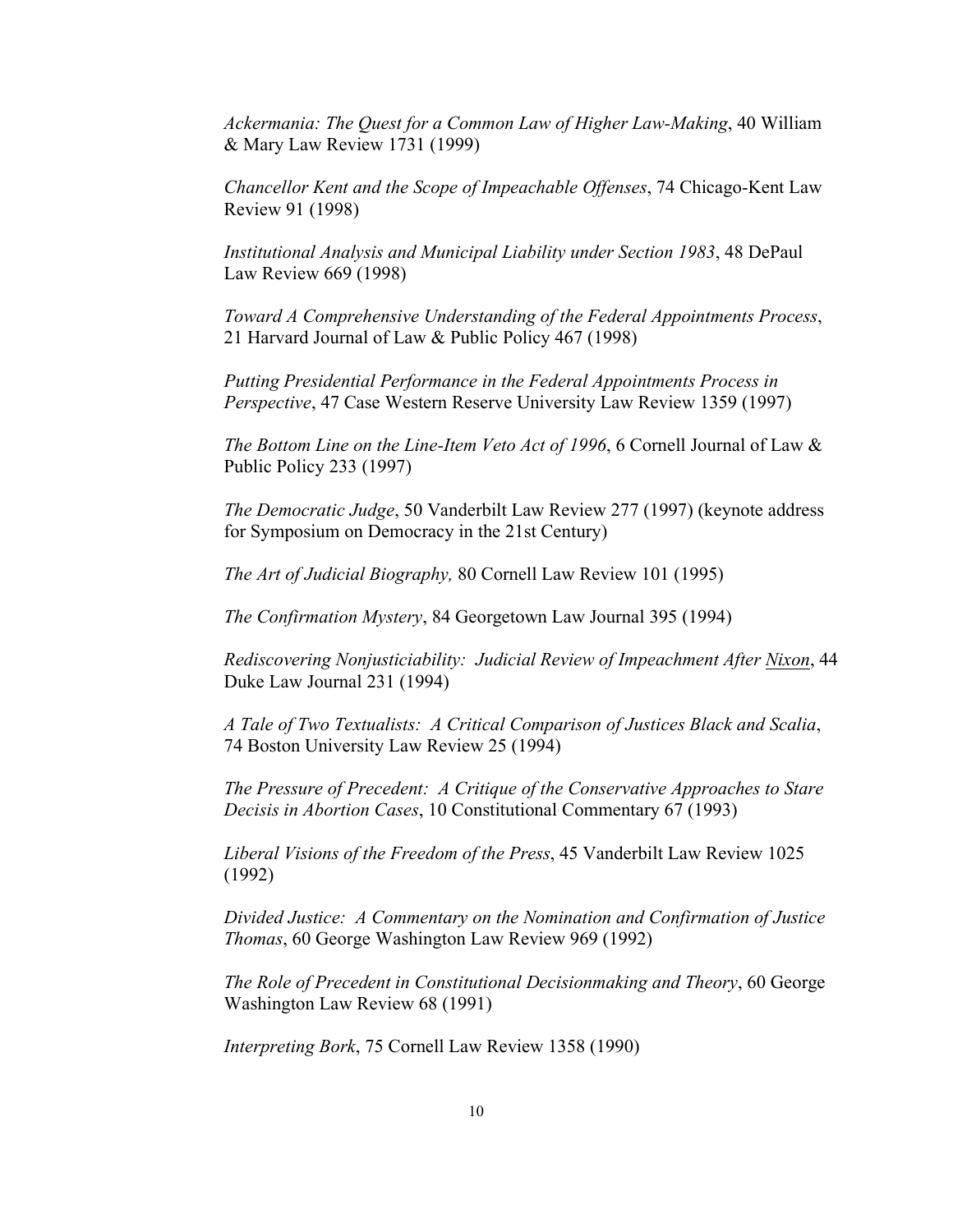*The Ripple Effects of Slaughter-House: A Critique of a Negative Rights View of the Constitution*, 43 Vanderbilt Law Review 409 (1990)

*The Constitutional Limits to Impeachment and its Alternatives*, 68 Texas Law Review 1 (1989)

*Critical Legal Studies and Constitutional Law*, 67 Texas Law Review 393 (1989)

*The* Monell *Legacy: Balancing Federalism Concerns and Municipal Accountability under Section 1983*, 62 Southern California L. Rev. 539 (1988)

#### Book Chapters and Entries

*Introduction to A Madisonian Constitution for All* (with Jeff Rosen)

*Never Gon Be President Now*, **Hamilton (the Musical): Is This a Legal Matter?** (Lisa Tucker, ed., Cornell University Press 2019)

Chapters on Martin Van Buren & Barack Obama in **The Presidents and the Constitution** (ed., Ken Gormley) (NYU Press, 2016)

*Impeachment*, **Heritage Foundation Encyclopedia of American Constitution** (2014)

*Presidential Impeachment*, **Oxford University Encyclopedia of American Political and Legal History** (2011)

*Presidential Impeachment*, **The Concise Princeton Encyclopedia of American Political History** (Kazin, ed., 2011)

*The Story of Bush v. Gore: The Paradox of Judicial Activism*, **Law Stories II: Constitutional Law** (Foundation Press, Michael Dorf, ed.) (2d edition, 2009), *The Story of Clinton v. Jones: The Perils of Presidential Promiscuity*, in **Law Stories I: Constitutional Law** (Dorf, ed.)

*Federalism*, in **Oxford International Encyclopedia of Legal History** (editor, Stanly Katz) (Oxford University Press) (2014)

*John Marshall* and *William Howard Taft*, Entries in **Yale Biographical Dictionary of American Law** (R. Newman, ed., Yale University Press) (2009)

*Executive Power*, in **Oxford Encyclopedia of Legal History** (editors, Laura Kalman & Lawrence Friedman) (Oxford University Press) (2005)

*Impeachment,* in **Princeton Encyclopedia of United States Political History** (ed., Michael Kazin, 2014)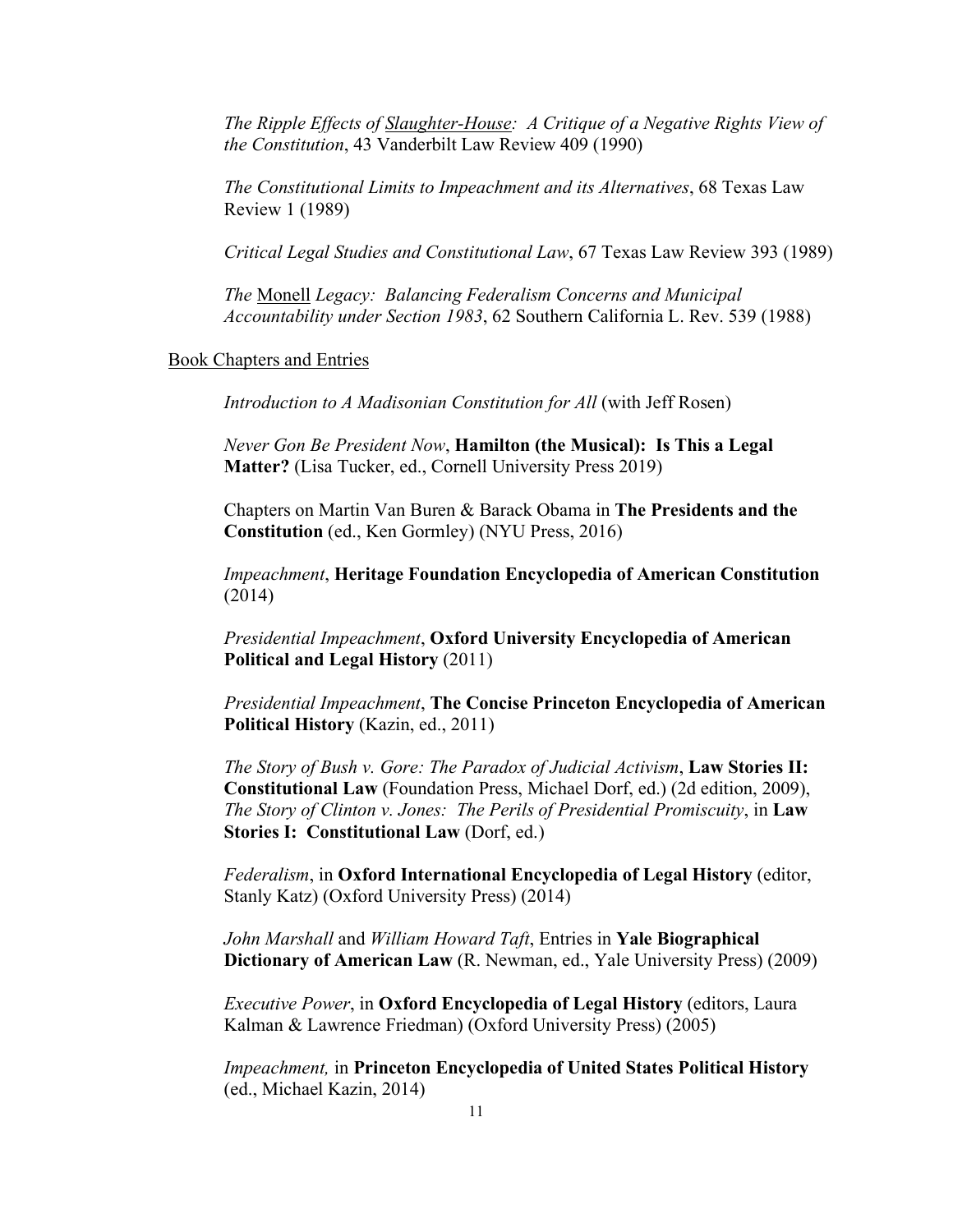*Entries on Impeachment, Charles Black, Case and Controversy, Clinton v. Jones,*  in **Encyclopedia of U.S. Supreme Court** (ed., Stuart Banner, et. al, 2014)

*The Federal Appointments Process as Constitutional Interpretation*, **Congress and the Constitution** (Devins & Whittington, eds., Duke University Press) (2005)

*The Constitutional Significance of Watergate*, in **Nixon and Watergate: Thirty Years After** (Congressional Quarterly Press 2004)

*Judge Frank M. Johnson, Jr.*, **Great American Judges: An Encyclopedia** (John Vile, ed, 2003)

*The History and Law of Federal Impeachment*, **Separation of Powers** (ed., Katy J. Harriger, Congressional Quarterly Press) (2003)

*The Impeachment Clauses*, **The Annotated Constitution** (Heritage Foundation) (2002)

*The Constitutional Significance of the Impeachment and Trial of President Clinton*, **The Clinton Scandals: The Implications for Governance** (eds., Clyde Wilcox & Mark Rozell, Georgetown University Press, 1999)

*Clinton v. Jones*, **Supplement to the Encyclopedia of the American Constitution** (eds. L. Levy, K. Karst, & A. Winkler) (2000)

*Presidential Immunity*, **Supplement to the Encyclopedia of the American Constitution** (eds. L. Levy, K. Karst, & A. Winkler) (2000)

*The Impeachment Process*, **The Constitution and its Amendments** (eds. Sanford Levinson & Roger Newman, MacMillan 1999)

*Justice Hugo L. Black*, **A Biographical Dictionary of U.S. Supreme Court Justices** (ed. Mel Urofsky 1994)

*Anthony M. Kennedy*, **Encyclopedia of the American Constitution Supplement** (eds. Leonard Levy & Dennis Mahoney 1990)

#### **Newspaper, Magazine, and Other Commentaries**

The Constitution Is Broken, The Atlantic, February 13, 2020

Four Fundamental Problems with Trump's Impeachment Trial Memo, Just Security, January 21, 2020

What Impeachment Watchers Are Getting Wrong about John Roberts,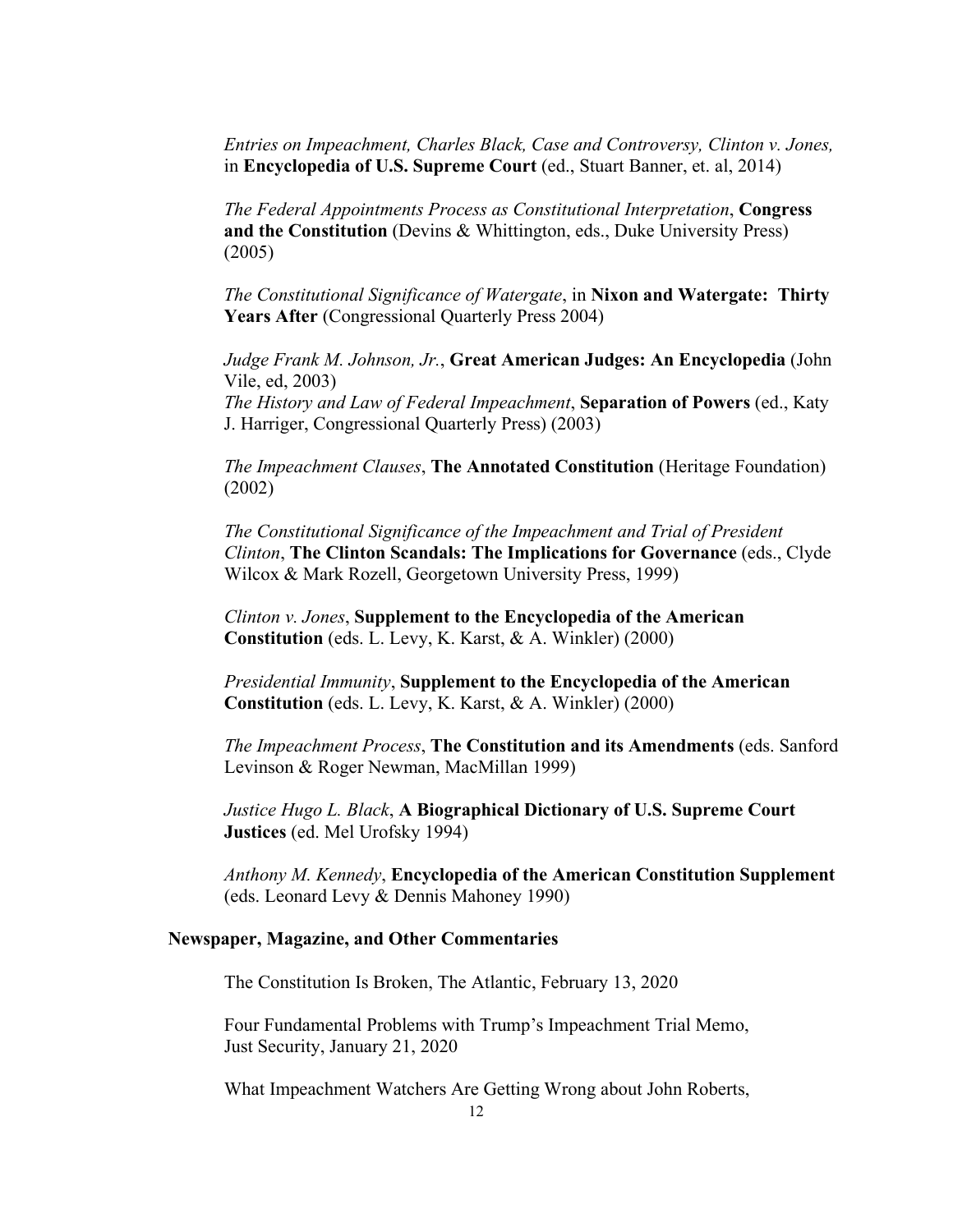Washington Post, January 17, 2020

Impeachment Is the Law, Saying "Political Process" Only Helps the President, Washington Post, December 14, 2019

President Trump's Offense Is Impeachable and Can't Wait for the Next Election, November 11, 2019

Why the Impeachment Inquiry Is Legally Legitimate, The Atlantic, November 1, 2019

Trump's Defense Boils Down to This: Treat Me Like a King, Washington Post, October 12, 2019

*The Constitution, and its Framers, Roundly Rejected the Imperial Presidency*, The Hill, June 8, 2018

*Considering Impeachment? Slow Down*, The Washington Post, May 18, 2017

*The Gorsuch Nomination: What Happens Next*, Scotusblog, February 7, 2017

*Here's What's Wrong with Pat Toomey's Opposition to Merrick Garland*, PennLive Op Ed, May 4, 2016 (with Professor Kim Roosevelt)

*Punishing HB2 Critics? Shameful*, The Charlotte Observer, May 28, 2016 (with Rob Tiller)

*Nominations Have Always Been this Political. But Not This Political*, Slate, March 18, 2016

*Merrick Garland Belongs on the Court*, Slate, March 16, 2016

*Merrick Garland Is as Qualified as They Come*, NY Daily News, March 16, 2016

*Getting the Senate's Responsibilities on Supreme Court Nominations Right*, SCOTUS.BLOG, March 9, 2016 (invited commentary, along with President Obama and Senator Chuck Grassley)

*How Presidents Build a Legacy*, Philadelphia Inquirer, October 4, 2014

*Presidential Legacy: The Test of Time*, The Free Lance Star, September 8, 2013 *How Obama Can Learn from Failure*, The New York Times, January 18, 2013

*The Case for Justice Newby's Recusal*, The Charlotte Observer, December 16, 2012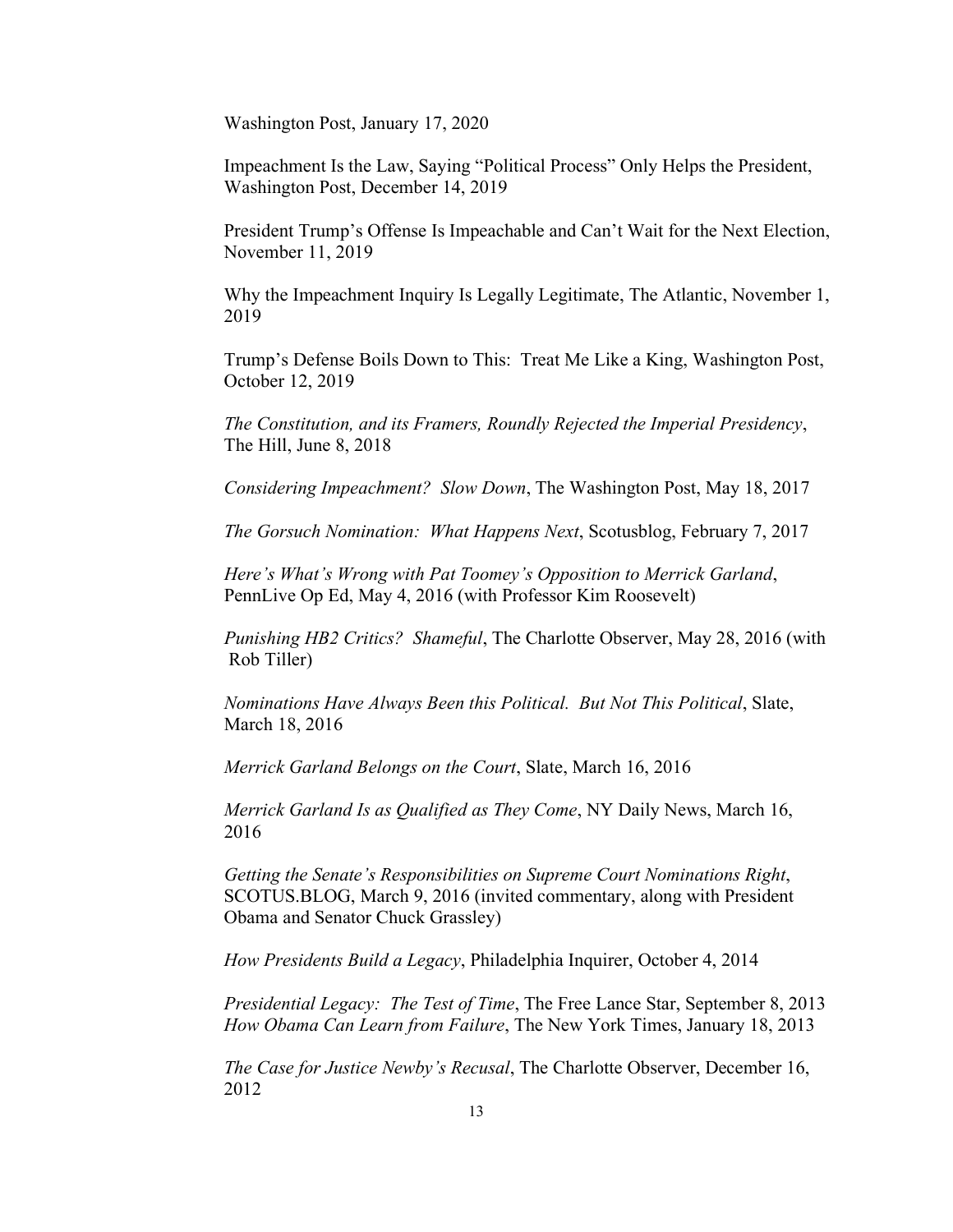*What UNC Needs in a Chancellor*, The Raleigh News & Observer, October 6, 2012

*Judicial Obstruction and the Filibuster*, The New York Times Sunday Dialogue, March 4, 2012 (with Richard Painter)

*Extraordinary Circumstances*, American Constitution Society Issues Brief, November 1, 2011 (with Richard Painter)

*Porteous Impeachment: A First*, National Law Journal, January 17, 2011 (with Alan Baron)

*That Legacy Thing*, Raleigh News & Observer, January 19, 2009, A11 (also available on realclearpolitics.com)

*The Case against Impeaching George W. Bush*, Salon.Com, June 8, 2005 (with JackRakove, Cass Sunstein, and Mark Tushnet)

*Protect Our Rights, Keep the Filibuster*, The Atlanta Journal-Constitution and other Knight-Ridder Newspapers, May 2005 (with Larry Kramer)

*Will the Senate Meltdown?*, L.A. Times, December 5, 2004 (with Erwin Chemerinsky)

*More Important than You Think*, October 24, 2004, Star Tribune

*Viewpoint: Why the Federal Judicial Selection Process Is Not Broken*, William & Mary Alumni Magazine, Summer 2004

*Confirmation Dreams*, On-Line Symposium on Whether the Judicial Selection Process Is Broken?: *Jurist* (February 2004)

*Stop the Filibuster? No*, The Legal Times, May 12, 2003

*Here's What Less Experience Gets You*, The Washington Post, Outlook, B1, March 2, 2003

*How to Build a Cabinet: The Lessons of History* (Q & A with Tony Mauro), Legal Times, January 17, 2001

*When Lawmakers Stand Down*, Legal Times, July 14, 1997

*Beyond Politics: The Law of Whitewater*, Legal Times, July 24, 1995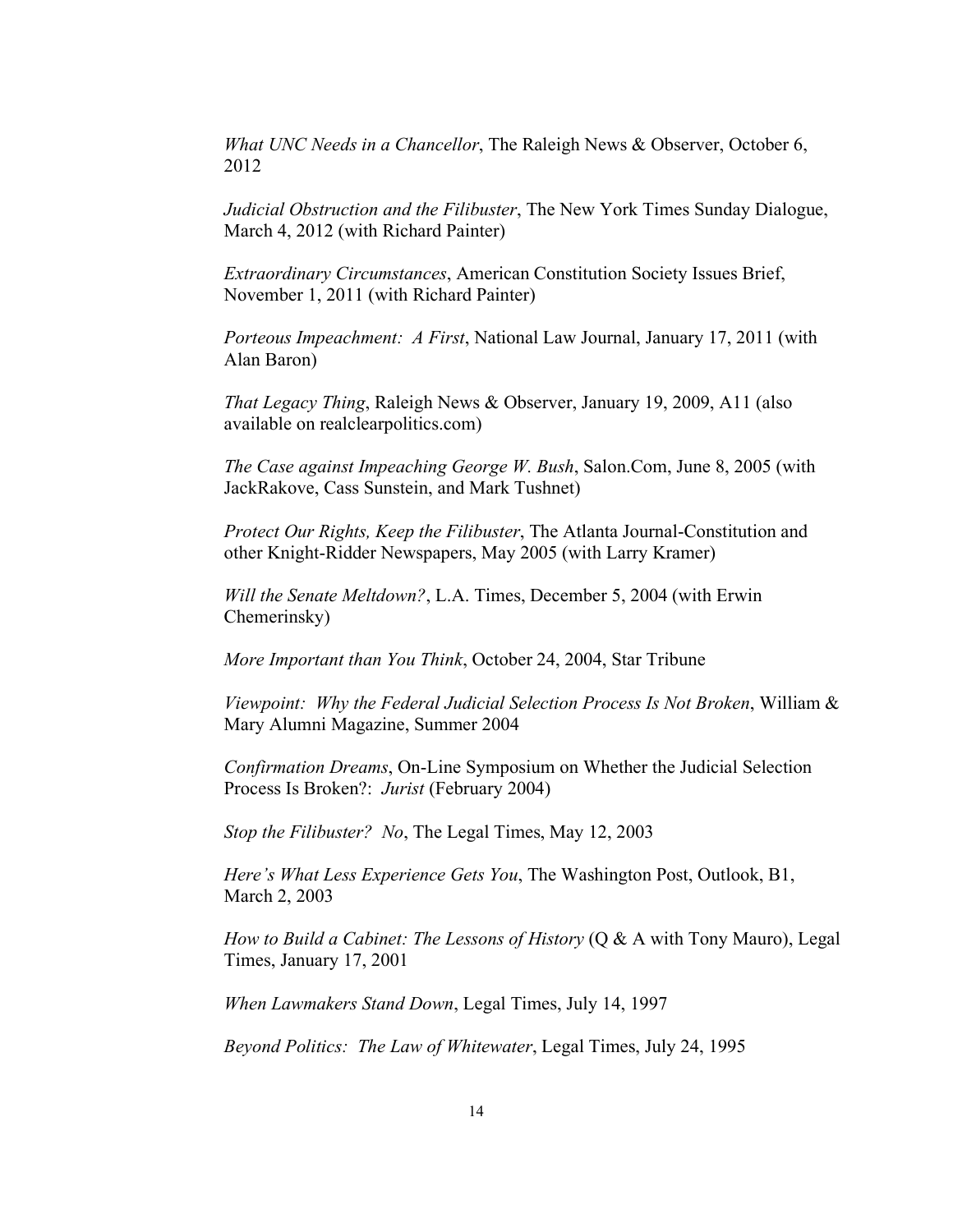*The 1994 Mid-Term Elections and Judicial Selection Under President Clinton*, Wm & Mary Magazine, November 1994

*The Likely Role of Democratic Senators in Judicial Selection During the Clinton Era*, National Law Journal, December 7, 1992

*Judicial Selection: Keeping Politics Out/Models to Learn From: Good, Bad, and Ugly*, Legal Times, November 9, 1992

*U.S. Senate's Impeachment Rule on Trial*, Legal Times, October 12, 1992

## **Expert Testimony and Consulting (selected)**

One of Four Expert Witnesses, before the House Judiciary Committee, Hearing on The Impeachment of President Donald Trump, December 4, 2019

Expert Witness, House Judicial Committee, Hearing on the Constitutional Options for Addressing Presidential Misconduct, Washington, D.C., July 12, 2019

Principal Draftsman, Distinguished Constitutional Law Professor Letter in Opposition to Impeachment of the IRS Commissioner, submitted to House Speaker & Chair of the House Judiciary Committee, September 7, 2016

Expert Witness, "Examining the Allegations of Misconduct against the IRS Commissioner," House Judiciary Committee, June 22, 2016

Expert Witness, House Judiciary Committee, "The Obama Administration's Abuse of Power," Washington, D.C., September 12, 2012

Expert Witness on the constitutionality of President Obama's recess appointments, House Oversight Committee, Washington, D.C., February 1, 2012

Expert Testimony on the Constitutionality of the Affordable Care Act, Special Program Sponsored by Democratic Members of the North Carolina State Assembly, Raleigh, North Carolina, January 11, 2012

Submitted oral and written testimony, Special House Judiciary Committee Task Force on the Impeachment of Judge Thomas Porteous, U.S. House of Representatives, Washington, D.C., December 15, 2009

Submitted expert testimony on the constitutionality of The End the Greed Act, House Judiciary Committee, Washington, D.C., March 14, 2009

Expert Witness, United States Senate Judiciary Committee, Confirmation Hearings on the nomination of Samuel Alito, Jr., as an Associate Justice on the Supreme Court, Washington, D.C., January 12, 2006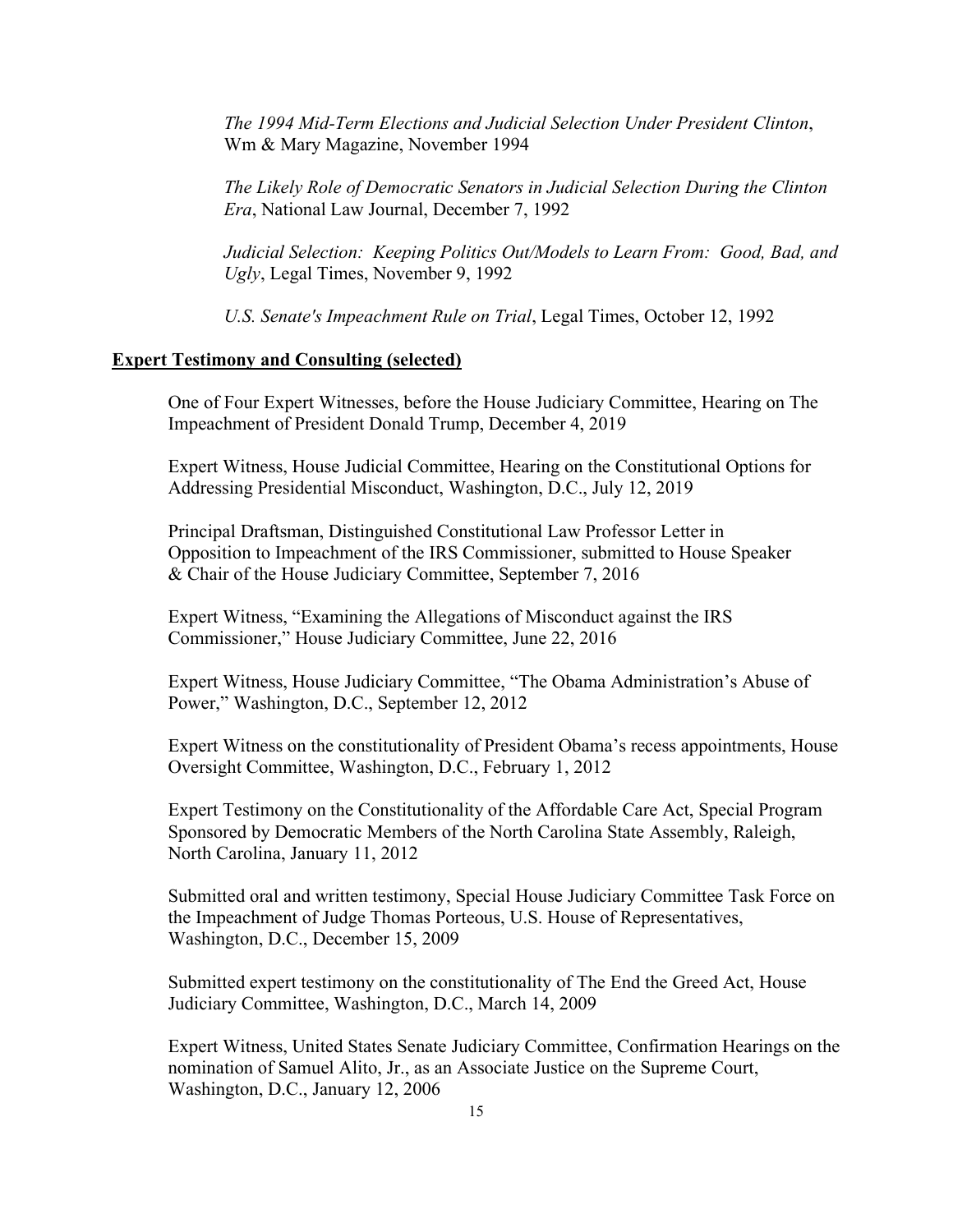Principal Draftsperson of "Distinguished Law Professor" Letter Submitted to Senate Leadership in Opposition to Nuclear Option, May 12, 2005

Submitted Oral and Written Testimony opposing proposed bill to strip federal jurisdiction over public acknowledgment of G-d, Subcommittee on Courts, the Internet, and Intellectual Property, Committee on the Judiciary, U.S. House of Representatives, September 13, 2004, Washington, D.C.

One of Six Law Professors Submitting Written Statements Supporting Proposed Resolution on the Need for Smooth Transition and Continuity in Government, United States Senate, Washington, D.C., July 23, 2004

Submitted Written Statement in opposition to House proposal empowering the Speaker to Reduce the quorum requirement for doing business in the House, Committee on House Administration & Constitution Subcommittee of the Senate Judiciary Committee, Washington, D.C., July 21, 2004

Submitted Oral and Written Testimony on the Congress' Power to Limit Federal Jurisdiction over Gay Marriage and the Pledge of Allegiance, Constitution Subcommittee, House Judiciary Committee, U.S. House of Representatives, Washington, D.C., June 24, 2004

Submitted Written Statement on Behalf of Proposed Constitutional Amendment regarding Mass Incapacitation of the Congress, Constitution Subcommittee of Senate Judiciary Committee, January 2004

Submitted Oral and Written Testimony before the Senate Rules Committee regarding proposal to amend Senate Rule XXII, June 5, 2003, Washington, D.C.

Submitted Oral and Written Testimony before the Constitution Subcommittee of the Senate Judiciary Committee, in hearing entitled "Judicial Nominations, the Filibuster, and the Constitution: When a Majority Is Denied its Right to Consent," May 6, 2003, Washington, D.C.

Reporter (with Erwin Chemerinsky, Juliette Kayemm, Jeffrey Rosen, and Peter Swire) on Liberty and Security for The Constitution Project (2002)

Submitted Written Testimony on the Nomination of Senator John Ashcroft as U.S. Attorney General, United States Senate Committee on the Judiciary, Washington, D.C., January 15, 2001

Member, Citizens for Independent Courts Task Force on Federal Judicial Selection, 1999-2000

Reporter for Three Professors (Professor Laurence Tribe, Professor William Van Alystne,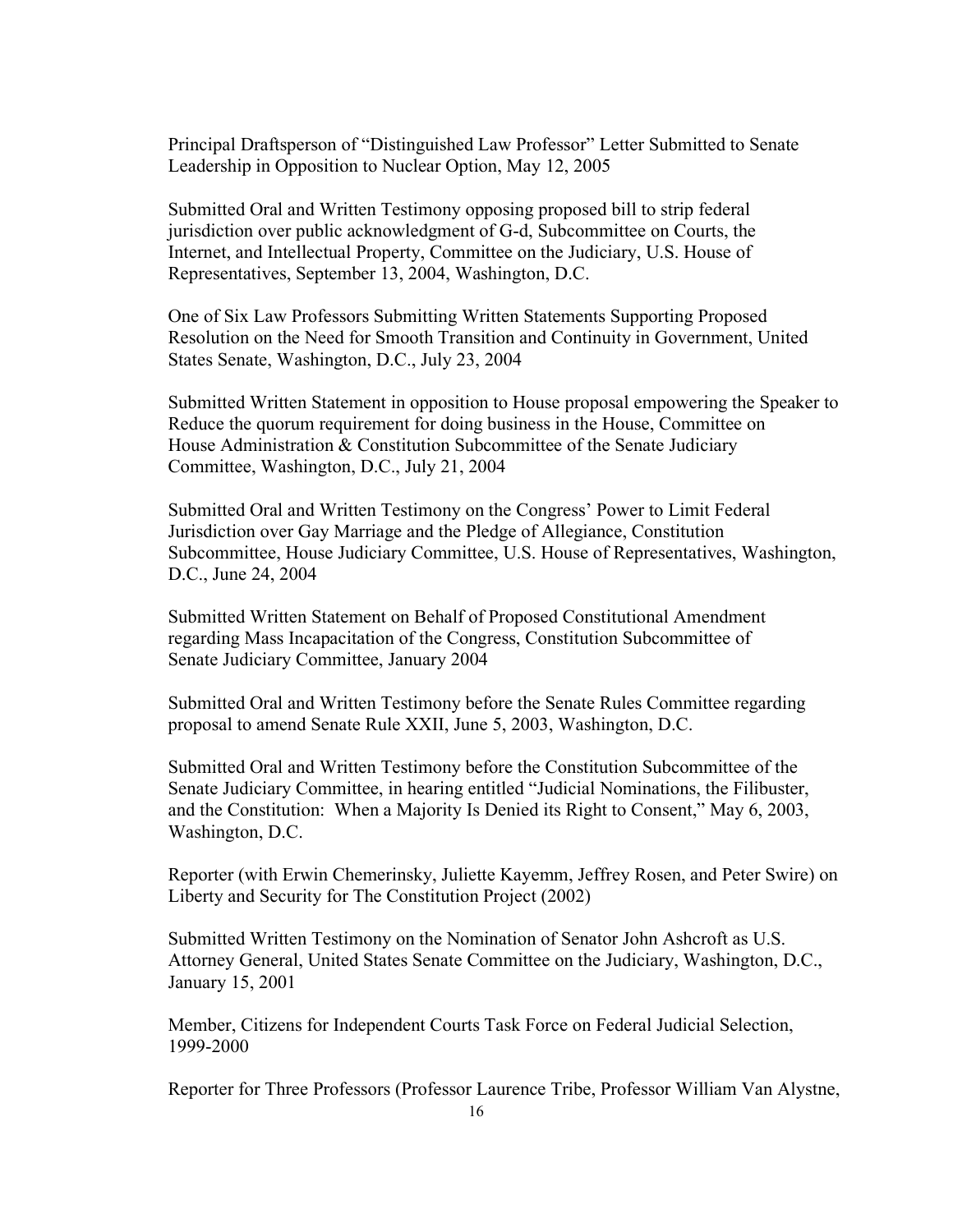and myself) requested by House Judiciary Committee to draft possible Censure Resolution against President William Jefferson Clinton, November-December 1998

Only Joint Witness to testify before the House Judiciary Subcommittee on the Constitution, Special Hearing on the Background and History of Impeachment (conducted in the course of the House's impeachment proceedings against President William Jefferson Clinton), Washington, D.C., November 9, 1998

Submitted oral and written testimony before the Senate Governmental Affairs Committee regarding the need to reform the Federal Vacancies Act, March 18, 1998

Submitted written statement introduced into the Congressional Record by Senator Herb Kohl (D.-Wisc.) regarding the constitutionality of the Gun-Free School Zone Act of 1995, August 8, 1995

Submitted written statement introduced into the Congressional Record by Senator Daniel P. Moynihan (D.-N.Y.) regarding the constitutionality of statutory proposals to enact line-item veto (March 21, 1995)

Submitted written statement introduced into Congressional Record by Senator Thomas Daschle (D.-S.D.) regarding the constitutionality of statutory proposals to enact line-item veto (March 10, 1995)

Submitted written testimony to the Constitution Subcommittee, United States Senate Committee on the Judiciary, regarding proposed constitutional amendments to the impeachment process for federal judges (March 25, 1990)

Submitted oral and written testimony to the North Carolina General Assembly regarding proposed state constitutional amendments to establish gubernatorial veto power, Raleigh, North Carolina (February 2, 1989)

## **Faculty Workshops and Public Lectures (selected)**

Constitutional Hardback: Order of the Coif Lecture, Rutgers Law School, October 29, 2020

The Battle for Justice, Order of the Coif Lecture, University of Oregon Law School, September 18, 2020

Impeachment and President Trump, Drexel University Law School, Philadelphia, Pa., April 8, 2019

Lincoln's Mentors, University of Maryland Law School, Baltimore, Maryland, March 14, 2019

New Voices in Legislation, Annual ALS Meeting, New Orleans, La., January 3, 2019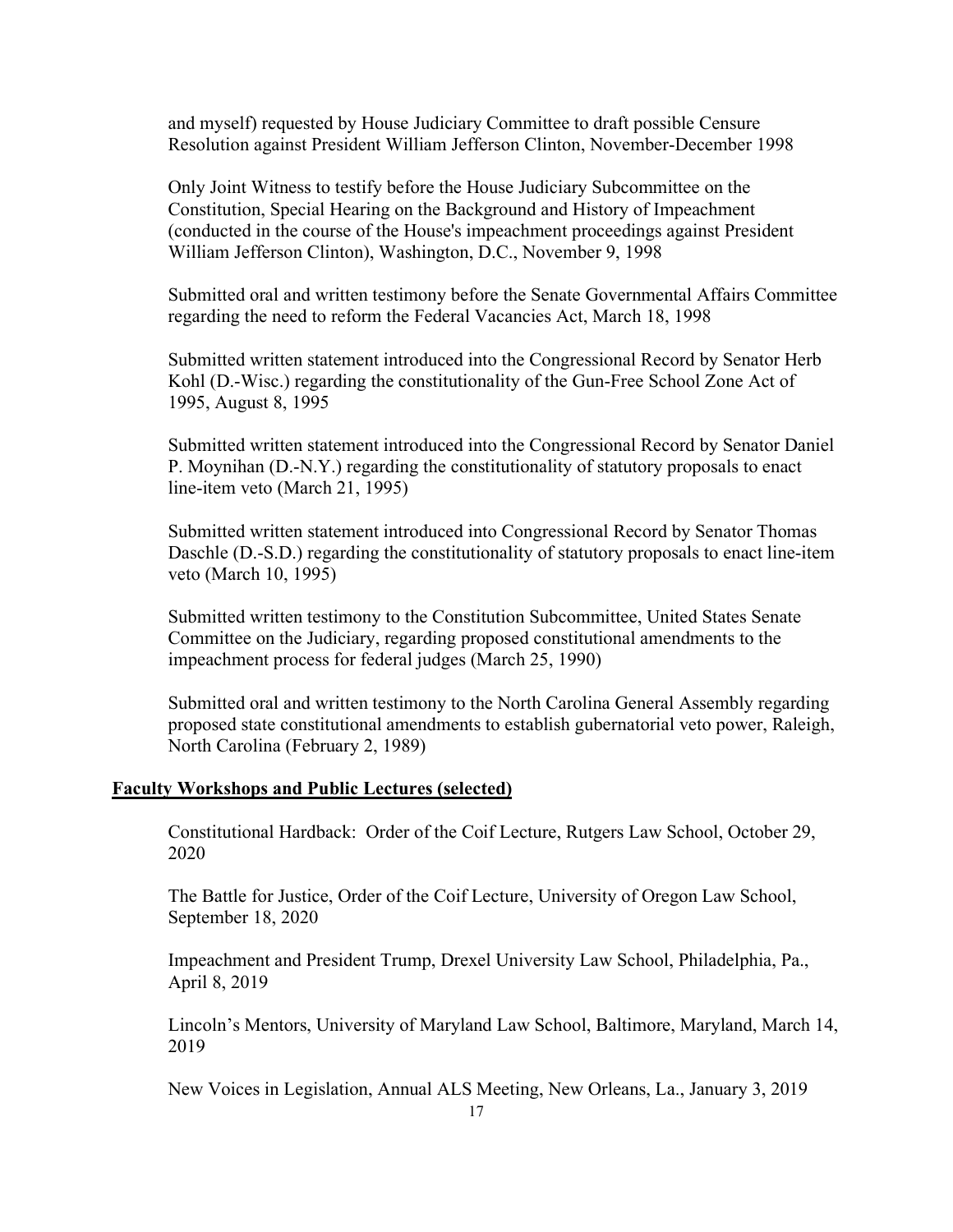"Federal Judicial Selection in the Age of Trump," Orlando Bar Association, Orlando, Florida, June 22, 2018

Keynote Speech, "Celebrating the American Constitution," Annual Dinner of the Association of International Educators, Philadelphia, Pa., May 29, 2018

"President Donald Trump and Impeachment," Villanova University, Philadelphia, Pa., April 25, 2018

"New Voices in Legislation," Annual AALS Meeting, San Diego, California, January 6, 2018

Commentator, Junior Scholar Workshop, sponsored by the ACS, San Diego, California, January 6, 2018

Guest Lecturer, Checks and Balances in American Constitutional History, Rendell Center for Civic Education, National Constitution Center, Philadelphia, Pennsylvania, July 26, 2017

Co-teacher (with Russell Riley, University of Virginia), Seminar on The Presidency and the U.S. Constitution, Robert H. Smith Center for the Constitution, Montpelier, Virginia, March 10-12, 2017

"The 2016 Presidential Election and the Supreme Court," Carolina's Great Teachers, Flyleaf Books, Chapel Hill, North Carolina, February 7, 2017

"The History of the Supreme Court Confirmation Process," Judge Rosemary Barkett Public Lecture and Symposium, University of Miami Law School, Miami, Florida, February 1, 2017

Moderator, Dialogue on the History and Scope of the Second Amendment, Special Program of The Union League, Philadelphia, Pennsylvania, January 12, 2017

"The 2016 Presidential Election and the Supreme Court," Katz Center for Advanced Judaic Studies, University of Pennsylvania, Philadelphia, Pennsylvania, October 27, 2016

"A Conversation with Stanford Law School Professor Pam Karlan on Gay Rights and Voting Rights," Southern Region Inter-Court Conference, Asheville, North Carolina, September 29, 2016

"The State of Federal Judicial Selection," Missouri Annual Bar Association Meeting, September 22, 2016

"A Conversation with NPR Supreme Court Correspondent Nina Totenberg," Memorial Hall, UNC-Chapel Hill, September 20, 2016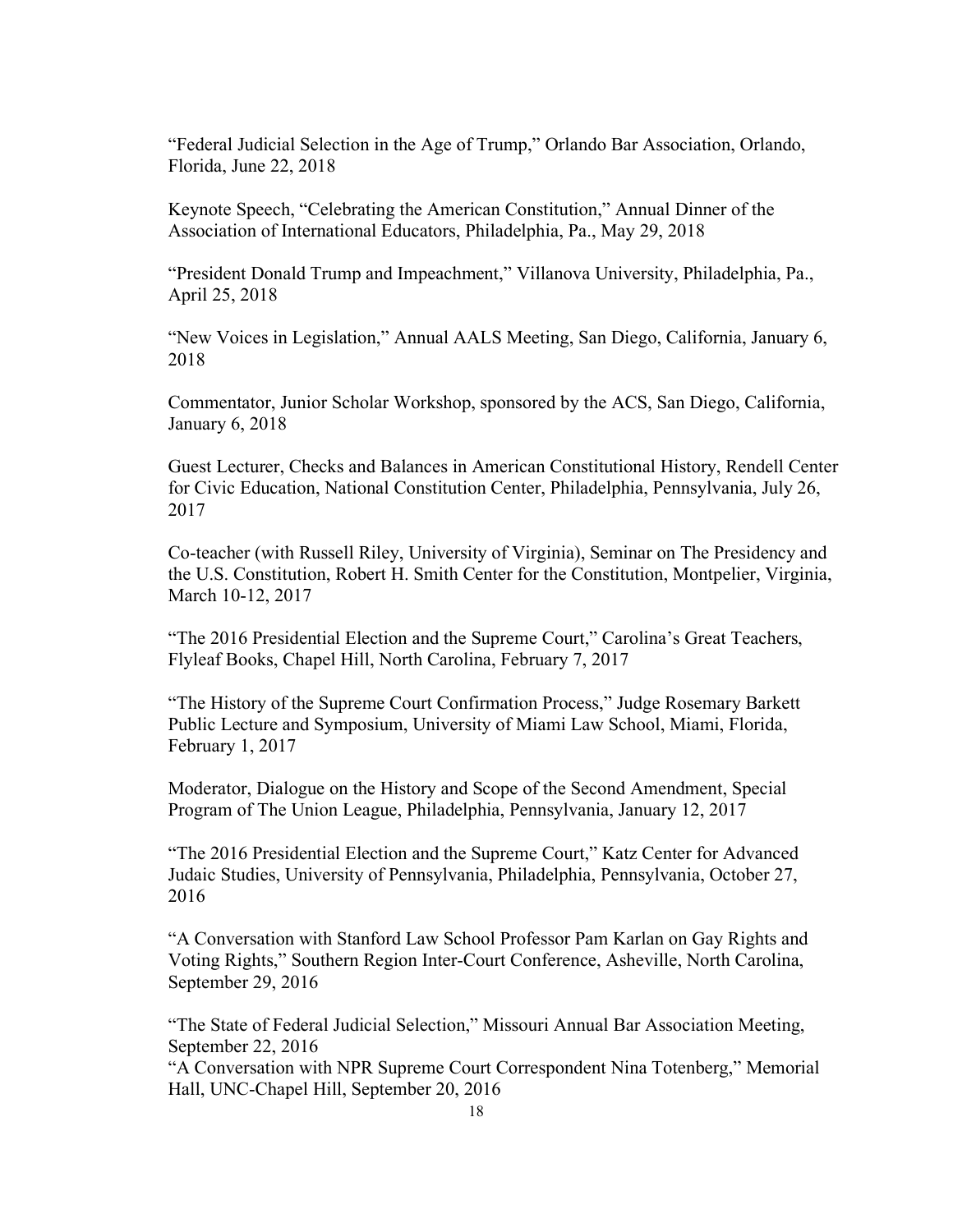"Lincoln's Model," University of Kansas Law School, April 1, 2016

"Revisiting the Constitution Outside the Court: From Forgotten Presidents to Jewish Values and the Constitution," University of Pennsylvania Law School, March 23, 2016

"Lincoln's Model," Temple University Law School, March 9, 2016

"How Presidential Legacies Are Made," Pennsylvania Commonwealth Historical Society, Philadelphia, February 9, 2016

"Jewish Lives and the American Constitution: Selected Stories," Bar Ilan University Law School, December 24, 2015

Guest Speaker, "Religious Liberty after *Obergefell*," Family Law Section of the North Carolina Bar Association, Cary, NC, November 6, 2015

Keynote Speaker, "Teaching Constitutional Law," Gilman Lerner Program for New Jersey Public High School History Teachers in Preparation for the New AP Exam, Morristown, New Jersey, October 27, 2015

Public Lecture, "Who are the Forgotten Presidents and Why Do They Matter?" 92<sup>nd</sup> Street Y, New York City, New York, March 30, 2015

"Constitutional Conflicts," Master's Tea, Pierson College, Yale University, April 2, 2015 "The Next Supreme Court Appointment," University of Michigan Law School, March 16, 2015

"Forgotten Presidents," Elon University Law School, February 2, 2015

Featured Speaker, Annual Charlotte Bar Luncheon, "Is Our Constitution Broken?" Charlotte, North Carolina, November 12, 2014

"The Forgotten Presidents," Dialogue with Jeffrey Rosen, The National Constitution Center, October 6, 2014 (the second most popular of the NCC for 2014-15)

Constitution Day Lecture: "Remembering The Spirit of Liberty and the American Constitution," Healthy Start Academy, Raleigh, NC, September 17, 2014

Constitution Day Program: "Whether Members of Congress Take the Constitution Seriously," Duke Law School, September 17, 2014

Special Address to the Upper School, "What I Learned about the Constitution Growing Up in Alabama," UMS-Wright Preparatory School, Mobile, Alabama, March 31, 2014 Public Lecture, "Why the Nuclear Option Was Not," Yale Law School, Dec. 5, 2013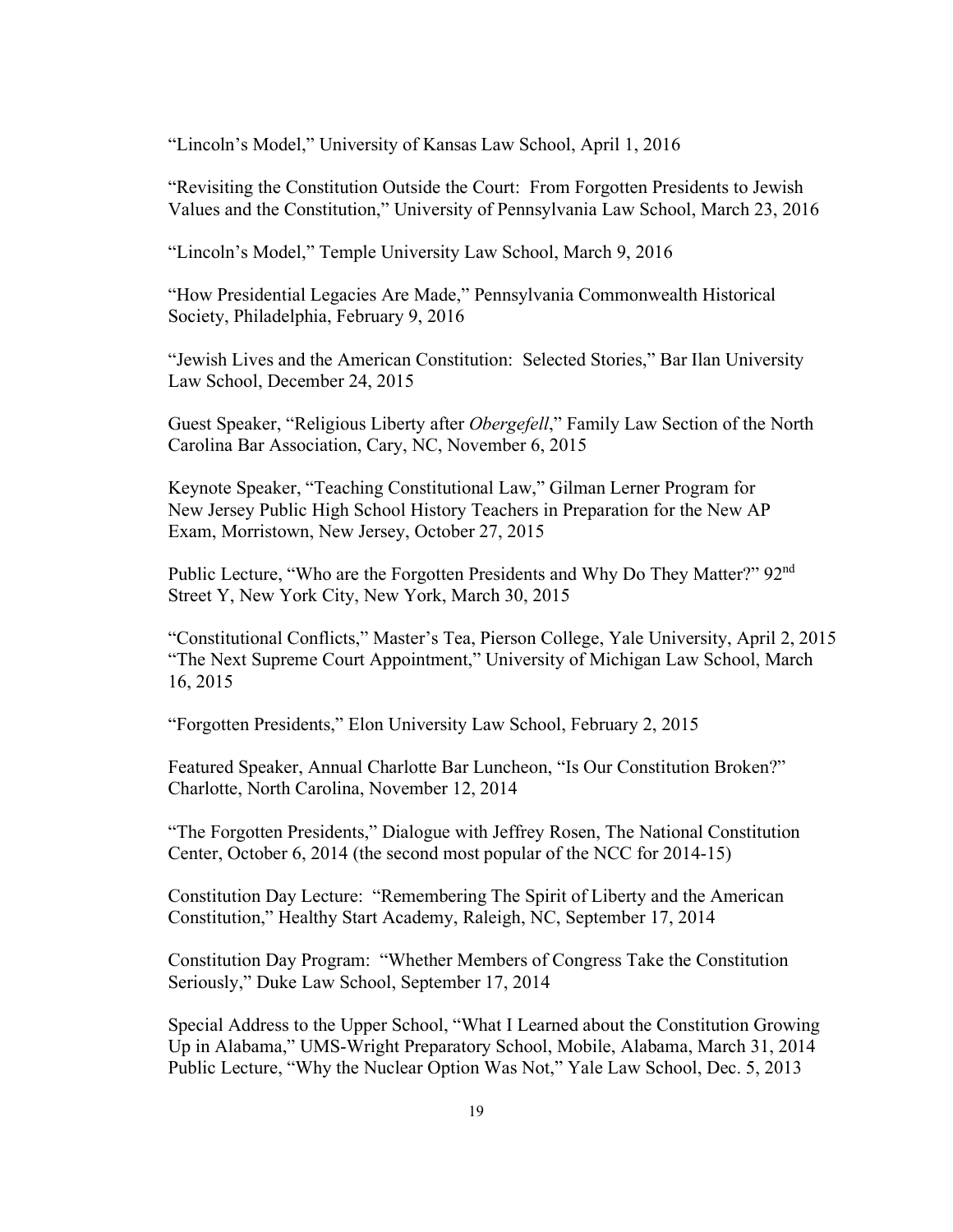Selected Chapters from "The Forgotten Presidents: Their Untold Constitutional Legacy," Faculty Workshop, Notre Dame Law School, November 14, 2013

"The 2012 Presidential Election and the Next Supreme Court Vacancy," Presentation to the American Constitution Society at Harvard Law School, April 1, 2013

Keynote Speaker, "The Impact of the 2012 on the Federal Judiciary," Faculty of Federal Advocates Annual Meeting, Denver, Colorado, December 6, 2012

Guest Speaker, "The 2011 Supreme Court Term," UNC School of Government CLE Program on Public Law for the Public's Lawyers, Raleigh, North Carolina, November 1, 2012

Guest Speaker, The Next Forty Years of Legal Scholarship and Law Reviews,  $40^{\text{th}}$ Anniversary Dinner of the Hofstra Law Review, October 15, 2012

The Constitutional Significance of the Forgotten Presidents, Faculty Workshop, UNC-Chapel Hill Law School, April 5, 2012

An Inside Perspective of the Supreme Court Confirmation Process, Master's Tea, Pierson College, Yale University, April 3, 2012

Lawyering in Congress, speech sponsored by the Public Interest Law Program and American Constitution Society, University of Chicago Law School, February 8, 2012

The Constitutional Significance of the Forgotten Presidents, Faculty Workshop, Chicago-Kent Law School, February 7, 2012

A Discussion of "The Power of Precedent" for seminar on Recent Books on the Constitution, Georgetown University Law School, January 31, 2012

The Constitutional Significance of the Forgotten Presidents, Faculty Workshop, Ohio State University Law School, January 18, 2012

The Constitutional Legacy of the Forgotten Presidents, presentation to the American Politics Reading Group, UNC-Chapel Hill, November 4, 2011

Lessons from Inside the Judicial Confirmation Process, speech before the American Constitution Society chapter at NYU Law School, October 21, 2011 An Overview of the Constitutional Legacy of the Forgotten Presidents, Law and Public Policy Workshop, Fordham University Law School, October 12, 2011

An Inside View of the Confirmation Process, Special Distinguished Visitor in Residence Program, Lecture sponsored by the James Madison Program In American Ideals and Institutions, Princeton University, February 15, 2011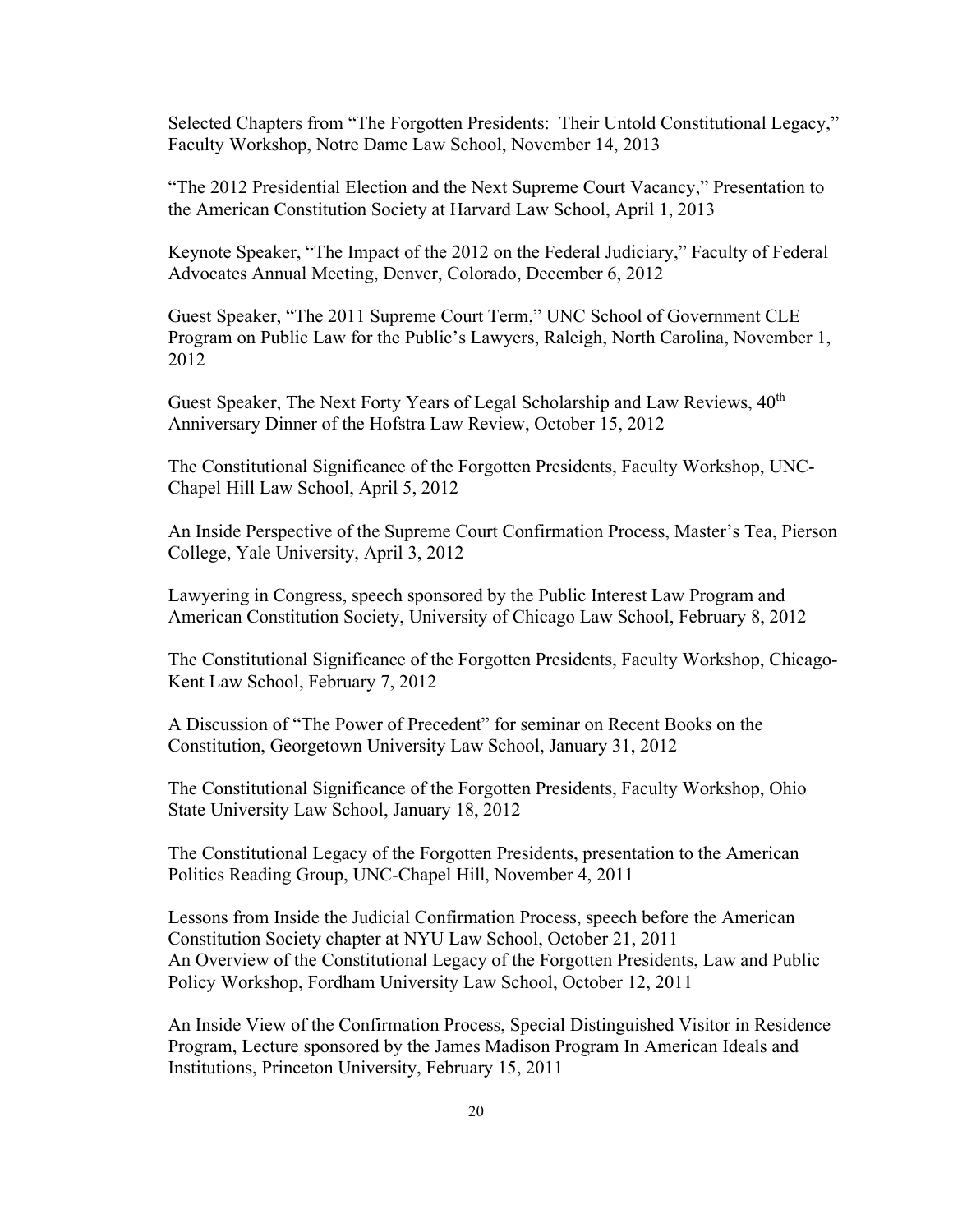The Supreme Court Confirmation Process after the Appointments of Justices Sotomayor and Kagan on the Court and Constitutional Law, sponsored by the American Constitution Society, Columbia Law School, February 14, 2011

Constitutional Construction and Departmentalism: A Case Study of the Demise of the Whig Conception of the Presidency, Law and History Society, Duke Law School, Nov. 2, 2010

Myths and Reality in Supreme Court Confirmation Proceedings, Harvard Law School, Sponsored by the American Constitution Society, April 12, 2010

Real-World Judging and the Sotomayor Hearings, Wake Forest University Law School, March 25, 2010

Myths and Reality in Supreme Court Confirmation Proceedings, Yale Law School, Sponsored by the American Constitution Society, February 22, 2010

Real-World Judging and the Sotomayor Hearings, University of Chicago Law School, Sponsored by the American Constitution Society, November 18, 2009

Real-World Judging and the Sotomayor Hearings, Roger Williams Law School, September 23, 2009

Public Lecture, The Constitutional Significance of the Forgotten Presidents, Cornell Law School, September 14, 2009

The Constitutional Significance of the Forgotten Presidents: Overview and Selected Chapters, Political Science Department, UNC-Chapel Hill, January 23, 2009

The Constitutional Significance of A Forgotten President: Martin Van Buren and the Nation's First Great Depression, IU-Bloomington School of Law, Sept. 15, 2008

The Demise of the Whig Conception of the Presidency, Florida State University School of Law, August 29, 2008

The Constitutional Significance of Two Forgotten Presidents: Zachary Taylor and Millard Fillmore, Seton Hall Law School, March 24, 2008

The Constitutional Significance of the Forgotten Presidents: Overview, Triangle Legal History Seminar, National Humanities Center, Cary, North Carolina, January 18, 2008

The Constitution after Bush, Justice Teaching Institute, North Carolina Bar Center, Cary, North Carolina, January 18, 2008

Faculty Workshop, The Constitutional Legacy of the Forgotten Presidents: Overview, Duke University Law School, July 25, 2007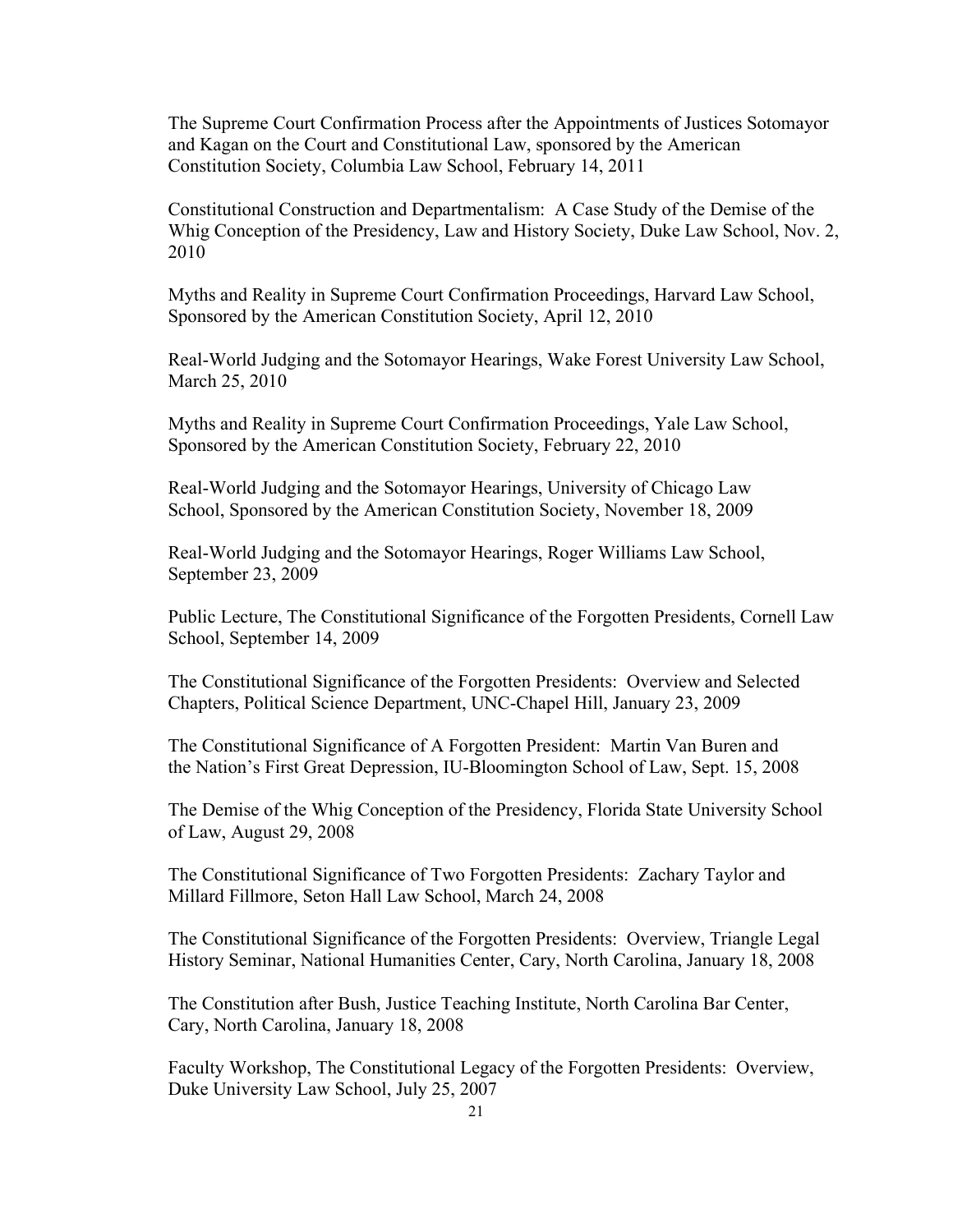Faculty Workshop, Non-Judicial Precedent, University of Nevada-Las Vegas Law School, March 8, 2007

Guest Speaker, The National Constitutional Debate over Gay Marriage, UNC Program in the Humanities and Social Values Conference on the Constitution, Ideology, and Change, July 8, 2005

The Constitutionality of the Filibuster, sponsored by the American Constitution Society, University of Virginia Law School, April 19, 2005

Guest Speaker, The Nuclear Option, Democratic Policy Committee, United States Senate, Washington, D.C., April 11, 2005

The Constitutionality of the Filibuster, sponsored by the American Constitution Society, Case Western Reserve Law School, April 1, 2005

Guest Speaker, Supreme Court Nomination and Selection, Annual Meeting of the State Bar Association of North Dakota, Bismarck, North Dakota, June 16, 2005

Faculty Workshop, The Limited Path Dependency of Precedent, University of Illinois College of Law, October 26, 2004

Faculty Workshop, The Limited Path Dependency of Precedent, University of North Carolina Law School, October 18, 2004

Faculty Workshop, Non-Judicial Precedent, University of Richmond Law School, October 15, 2004

Featured Speaker, "Judicial Selection as . . . Talk Radio," Contemporary Issues Forum, Chautauqua Institution, Chautauqua, New York, July 3, 2004

Presenter, James Madison Program Seminar for Faculty and Students, "The Limited Path Dependency of Precedent," Politics Department, Princeton University, March 10, 2004

Faculty Workshop, "The Constitutionality of the Filibuster," University of North Carolina Law School, Chapel Hill, November 6, 2003

Keynote Speaker, "The Great Divide: An Overview on Whether Judicial Selection Matters," First Monday in October Program, University of North Carolina Law School, October 14, 2003

Keynote Speaker, "The Advise and Consent Power," First Monday in October Program, Rutgers-Newark Law School, October 13, 2003

Guest Speaker (with Professor Judith Resnik of Yale Law School), Democratic Policy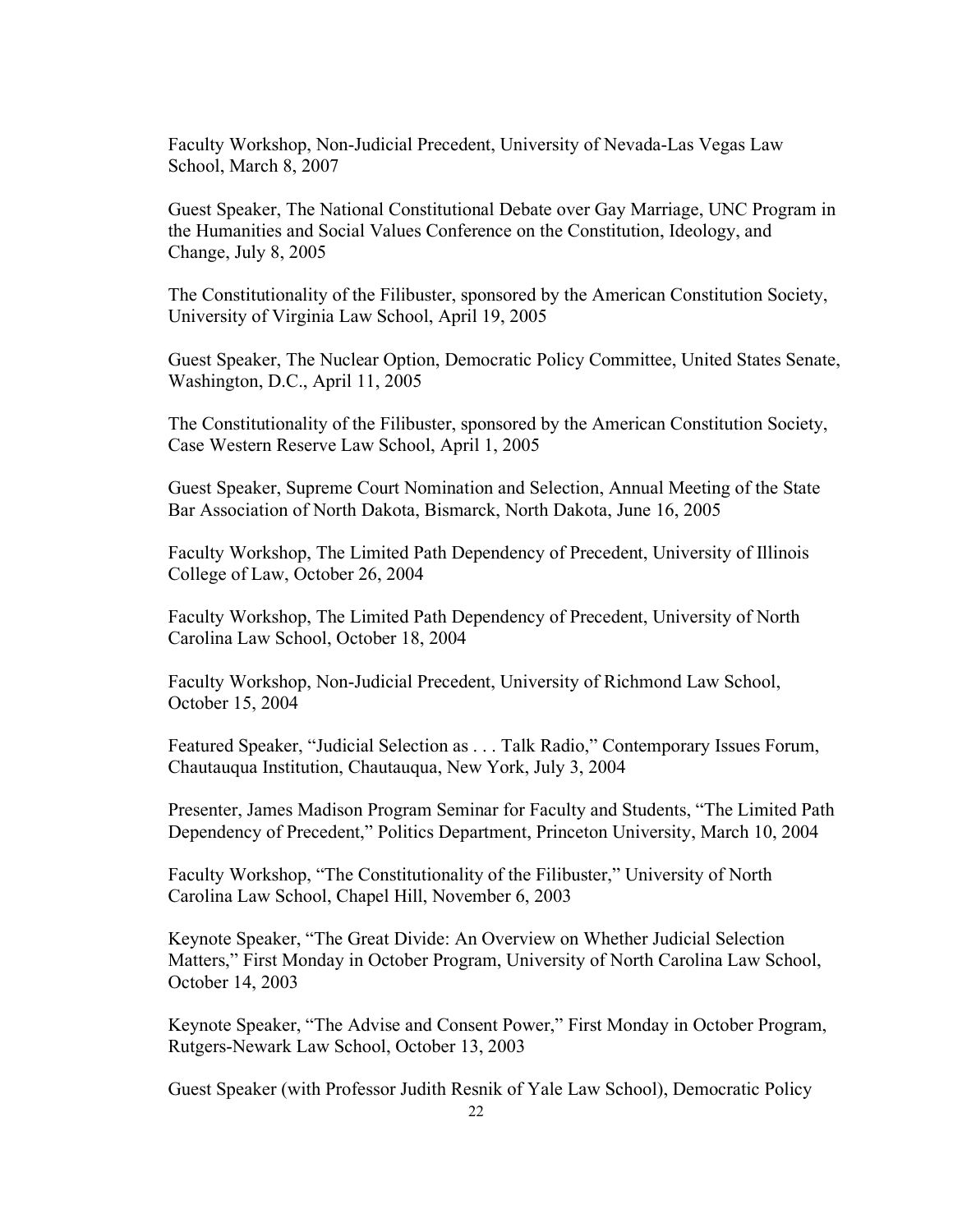Committee, United States Senate, Wash. DC, June 20, 2003

Featured Speaker, The War on Terrorism, Christopher Wren Association, Williamsburg, Virginia, February 6, 2003

The Federal Appointments Process as Constitutional Law, The University of Minnesota Law School, November 4, 2002

Keynote Speaker, Environmental Law Institute – ABA/ALI Conference on Wetlands Regulation, October 23, 2002, Washington, D.C.

Faculty Workshop, The Limited Path Dependency of Precedent, Wm. & Mary Law School, July 30, 2002

Featured Speaker, "Judicial Selection in Times of War," Annual Luncheon, Federal Bar Association, April 4, 2002

Faculty workshop on "Stare Decisis and the Future of Constitutional Theory," William & Mary Law School, February 1, 2002

Keynote Speaker, Environmental Law Institute – ABA/ALI Conference on Wetlands Regulation, Washington, D.C., May 30, 2001

Faculty workshop on "The Challenges of Translating Theory to Practice," University of Southern California Law School, Feb. 27, 2001

Faculty workshop on "The Challenges of Translating Theory to Practice," Emory University Law School, January 12, 2001

Featured Speaker, The Constitutional Significance of the Forgotten Presidents, J. Reuben Clark Society, Salt Lake City, Utah, April 14, 2000

Faculty Colloquium on the Future of Judicial Selection, Duke University Law School, March 21, 2000

Faculty workshop on reforming the federal appointments process, Emory Law School, Feb. 11, 2000

Featured Speaker, The Historical and Constitutional Significance of President Clinton's Impeachment and Trial, American University, Washington College of Law, Oct. 13, 1999

Featured Speaker, Impeachment: An Insider's View, William & Mary Law School Alumni Reunion, April 23, 1999

Featured Speaker, Putting the Clinton Impeachment in Perspective, University of Richmond Law Review Banquet, April 15, 1999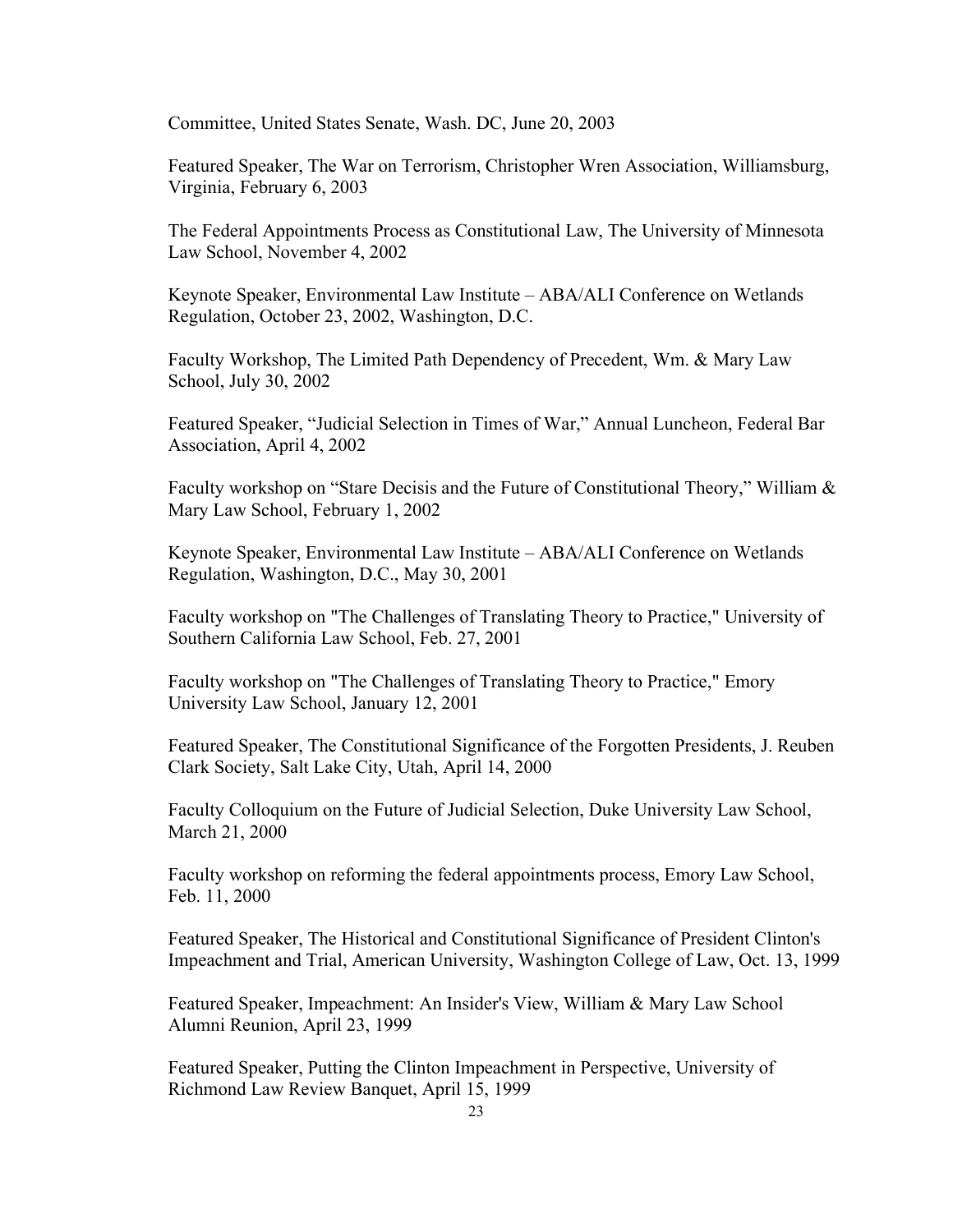Guest Speaker, Separation of Powers under the U.S. and Virginia Constitutions, before the State Assembly of Virginia, Richmond, Virginia, April 6, 1999

Featured Speaker, Putting the Clinton Impeachment into Perspective, Wake Forest University, April 1, 1999

Featured Speaker, Putting the Clinton Impeachment in Perspective, Federal Bar Association, Norfolk, Virginia, February 17, 1999

Guest Speaker, The Historic Impeachment Proceedings Against President Clinton, Special Address before the Faculty and Students of Lafayette College, December 1, 1999

Keynote Speaker, Conference on The Future of the Independent Counsel Act, University of Tennessee College of Law, October 26, 1998

Guest Speaker, The Meaning of "Other High Crimes or Misdemeanors," U.S. House of Representatives (closed session), Washington, D.C., October 6, 1998

Featured Speaker, "The Importance of Scholarships," Owen Heggs Memorial Scholarship Dinner, Cleveland, Ohio, September 15, 1997

Faculty workshop on "The Art of Judicial Biography," University of Alabama School of Law, March 28, 1996

Faculty workshop on book-length work-in-progress on the federal appointments process, Arizona State University College of Law, Tempe, Arizona, February 23, 1996

Faculty workshop presentation on treatise on the federal appointments process, Fordham University School of Law, February 9, 1996

Faculty workshop presentation on treatise on the federal appointments process, Brooklyn Law School, February 8, 1996

Keynote Speaker, "Federal and State Judicial Independence," Before the Annual Meeting of the Judicial Section of the Virginia Bar, Williamsburg, Va., January 1996

Faculty workshop presentation on the federal appointments process, Yeshiva University, Cardozo School of Law, December 4, 1995 Faculty workshop presentation on treatise on the federal appointments process, Emory University School of Law, November 2, 1995

Faculty workshop presentation, "The Art of Judicial Biography," Cornell Law School Faculty, February 10, 1995

Speaker, "The Supreme Court and National Policymaking," Brookings Institution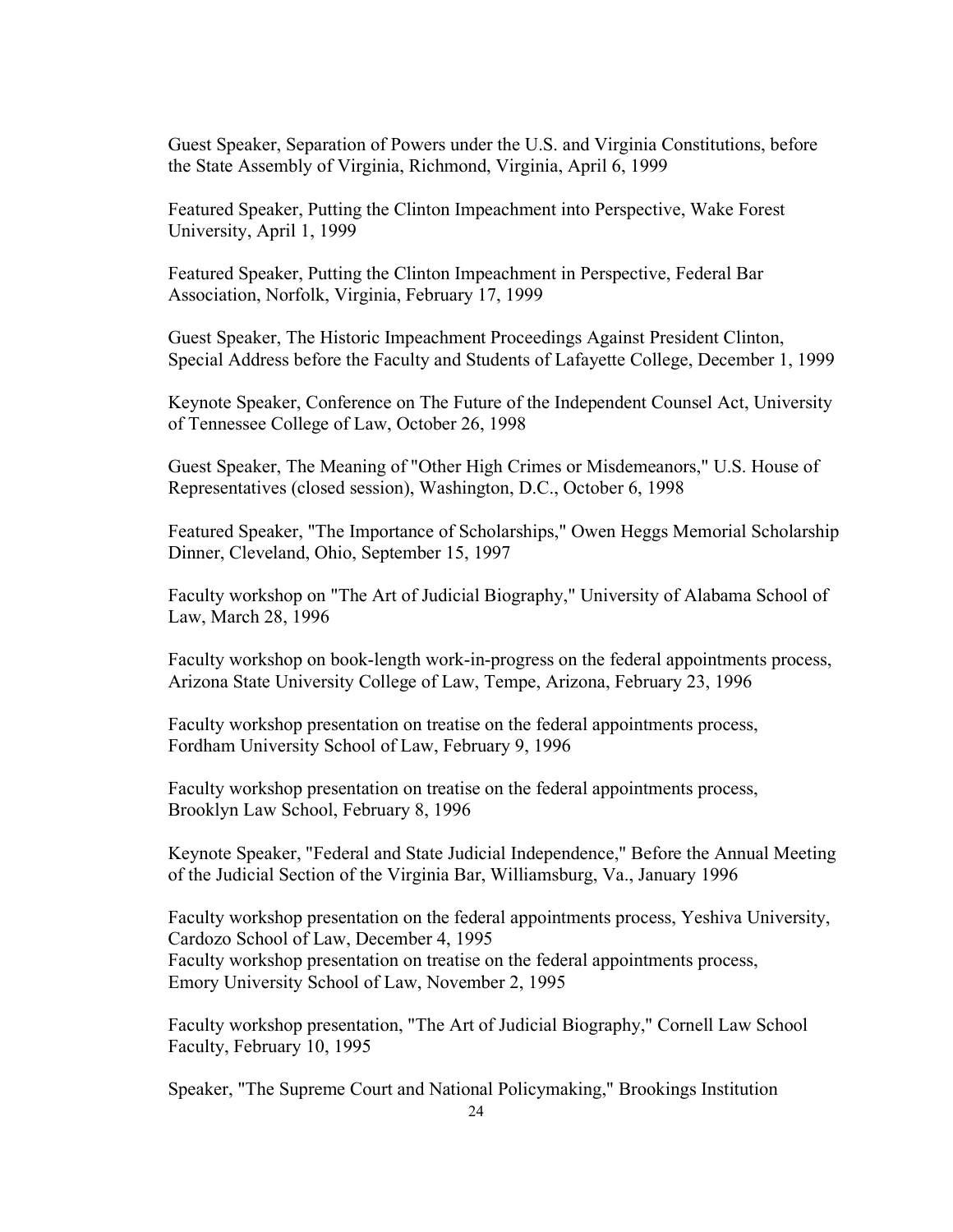Retreat, Charlottesville, Va., September 27, 1994

Speaker, "Governmental Immunities in the 1990s," ABA Conference for Federal and State Court Administrators and Staff Attorneys, Key West, Fla., June 20, 1994

Speaker, "The Supreme Court and National Policymaking," Brookings Institution Retreat for Senior Executive Officers, Williamsburg, Va., April 18, 1994

Guest Speaker, "Political Correctness and the First Amendment," Yale Club of Virginia, Richmond, Va. (February 15, 1994)

Guest Speaker, Contrasting Reagan-Bush and Clinton Judicial Selection Policies, Northern Virginia Bar Association, Arlington, Virginia (November 22, 1993)

Guest Speaker, "Judicial Selection in the Clinton Era," Williamsburg Chamber of Commerce, Williamsburg, Va. (September 20, 1993)

Guest Speaker, "Judicial Selection in the Clinton Era," Reunion of William and Mary Law School Alumni, Williamsburg, Virginia (January 16, 1993)

Oral presentation on the role of precedent in the abortion debate, Boston University School of Law Faculty Workshop, April 10, 1992

Guest Speaker, The Implications of the Nomination and Confirmation of Justice Thomas, Newport News Chamber of Commerce, Newport News, Virginia (December 4, 1991)

Guest Speaker, The Origins and Status of the Bill of Rights, Williamsburg, Newport News, and Surrey Chambers of Commerce (September 30, October 7, and October 14, 1991, respectively)

Lecturer on Current Issues in Health Law, including Bioethics, Annual Continuing Legal Education Conference for the North Carolina Bar Association, Greensboro, North Carolina (April 10, 1990)

#### **Symposia and Panel Discussions (selected)**

Panelist, The Future of the Supreme Court, University of Pennsylvania Law School, October 28, 2020

Panelist, Impeachment: Here and Now, The UNC Program for Public Discourse, December 3, 2019

Panelist, "High Crimes and Misdemeanors": What the Constitution Says about Impeachment, National Constitution Center, December 2, 2019

Conversation with Jeff Rosen and Mary Sarah Bilder on the Origins of Judicial Review,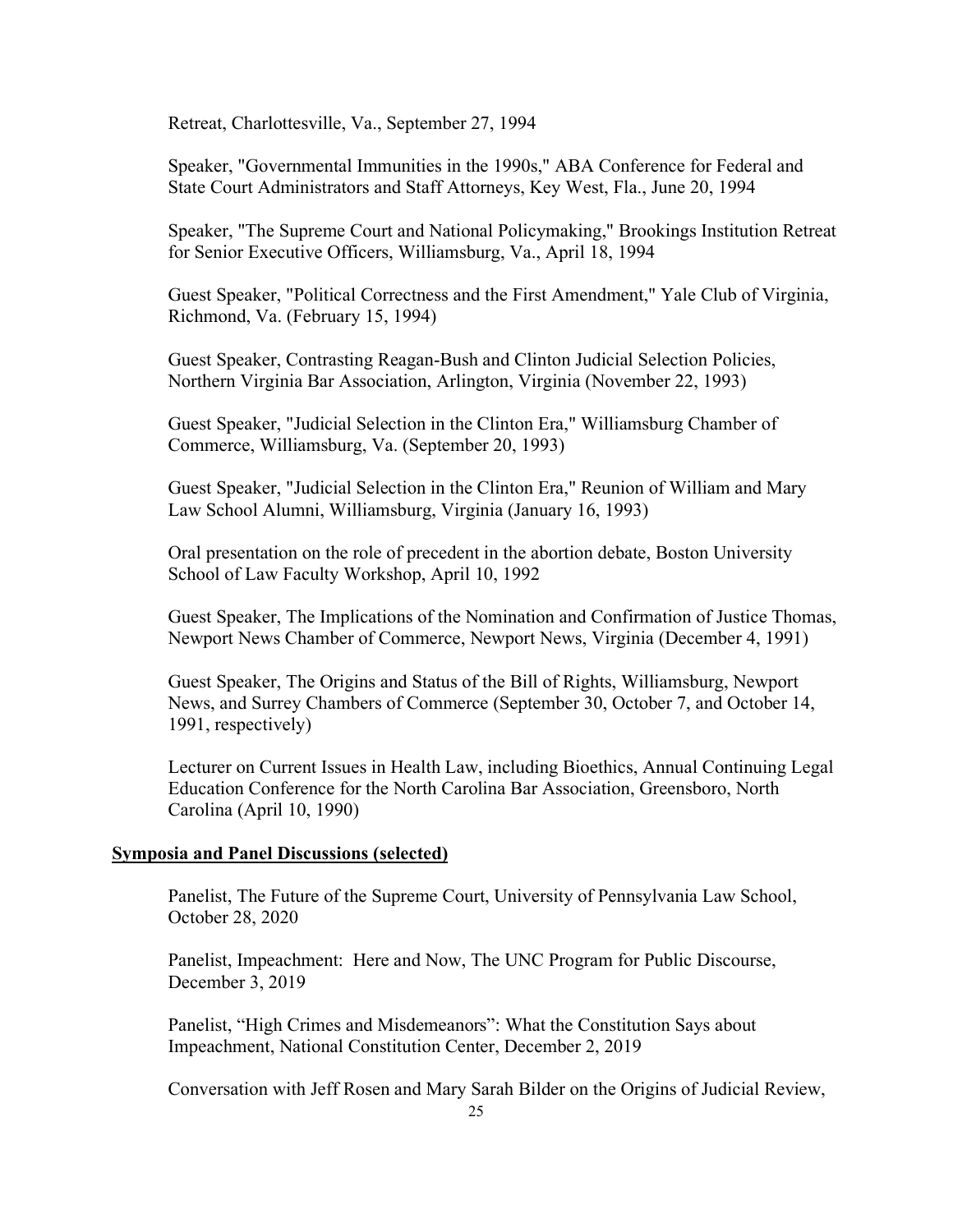Federal Judicial Center, National Constitution Center, November 16, 2017

Featured Speaker, "Gerrymandering the Political Question Problem," Duke Gerrymandering Workshop, November 3, 2017

Panelist, President Trump and the Constitution, University of Richmond Law School, Richmond, Virginia, October 27, 2017

Panelist, Symposium on Federal Judicial Selection, sponsored by the Wisconsin Law Review, University of Wisconsin Law School, Madison, Wisconsin, October 22, 2016

Panelist, Symposium on the Transparency of the Supreme Court, Georgia State University Law School, February 2016

Featured Guest (along with Professor William Howell, University of Chicago), "The Steel Seizure Case," C-Span/National Constitution Center Series on Landmark Supreme Court Cases, November 16, 2015

"Constitutional Arrogance," in Symposium on Executive Discretion Unbound, University of Pennsylvania Law School, October 15, 2015

Organizer and Participant, National Constitution Center, National Constitution Center Special Event with the Ford Presidential Library, "President Ford's Constitutional Legacy," Grand Rapids, Michigan, October 20, 2014

Panelist, "What's the Matter with Congress?," Symposium: Governing the United States, University of Utah Law School, November 7, 2013

Panelist, "Why Gridlock Is Good," Symposium on Constitutional Gridlock, Notre Dame Law Review, Notre Dame Law School, November 15, 2012

Panelist, Break-Out Session, Congressional Gridlock and the Executive, Recess Appointments, Annual American Constitution Society convention, June 16, 2012

Panelist, Judicial Obstruction, ABA Section on Appellate Litigation, Washington, D.C., April 21, 2012

Panelist, Author Meets Critics: Building the Judiciary: The Politics of Institutional Development, Midwest Political Science Association, Chicago, Illinois, April 12, 2012

A Debate on the Constitutionality of the Filibuster (with Professor Josh Chafetz), sponsored by the American Constitution Society and the Federalist Society, Duke Law School, March 19, 2012

Panelist, "The Constitutionality of the Affordable Care Act," Luncheon program for the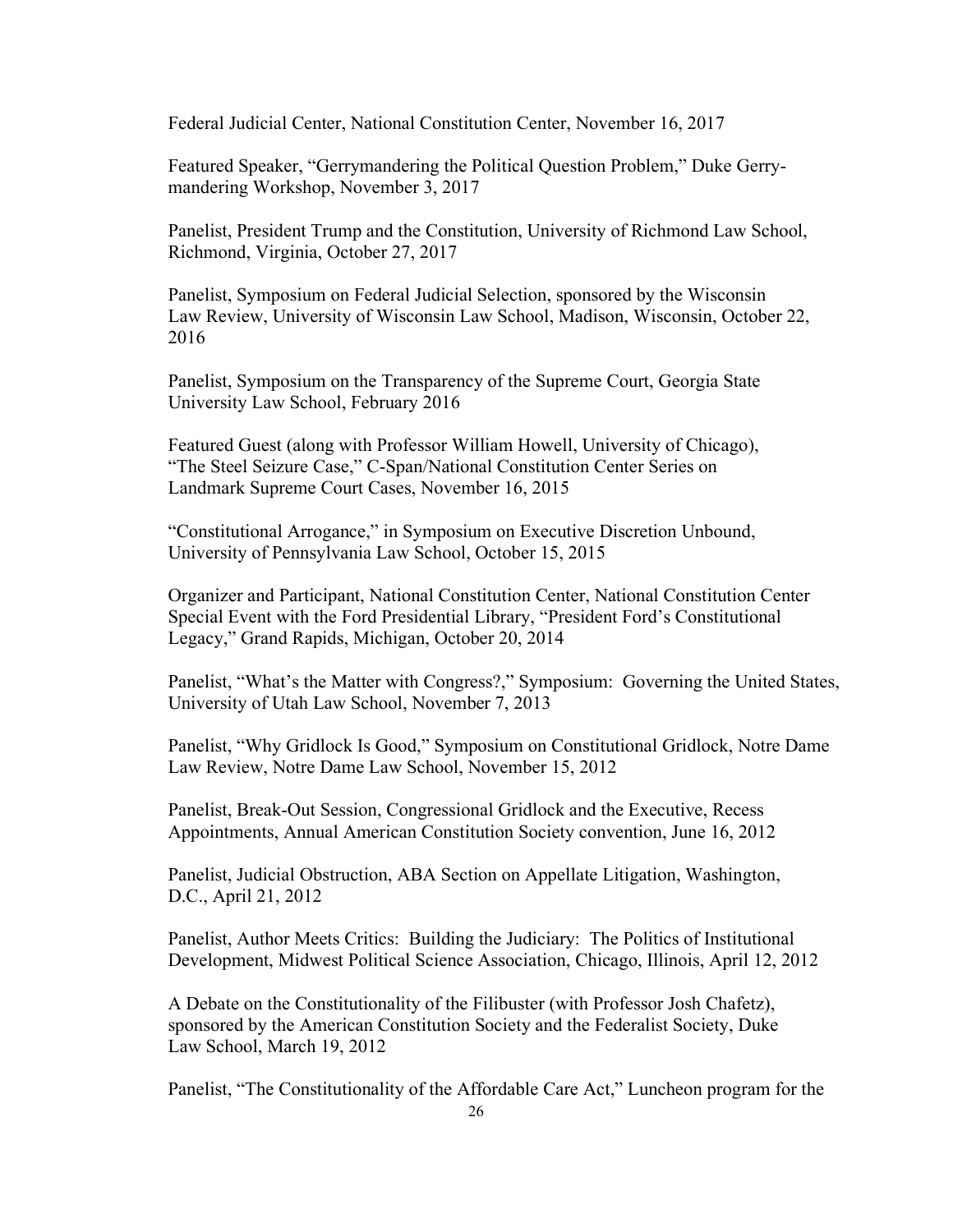Georgia Chapter of the American Constitution Society, Atlanta, Georgia, February 24, 2012

Panelist, Opening Showcase Panel on Federalism, the Tenth Amendment, and Limited Government, Annual Federalist Society Convention, Washington, DC, November 18, 2010

Panelist, The Possible Causes and Ramifications of Public Corruption in the United States, Symposium on Political Scandals, Loyola Chicago Law School, April 9, 2010

Moderator, An Appraisal of President Obama's Judicial Appointments after the First Year, American Constitution Society, The National Press Club, Washington D.C., January 28, 2010

Panelist, The Constitutional Politics of Presidential Czar Appointments, Annual AALS AALS Conference (Hot Topics), New Orleans, Louisiana, January 8, 2010

Panelist, The Bybee Question: Is Impeachment Appropriate?, Alliance for Justice, The National press Club, Washington, D.C., May 13, 2009

Panelist on the Law and Politics of Judicial Selection, Symposium on What's Law Got To Do with It?, Indiana University-Bloomington School of Law, April 29, 2009

A Response to Four Defenses of Originalism (by John McGinnis), The Federalist Society, UNC Law School, February 19, 2009

Panelist, Symposium on the Presidency in Historical Perspective, University of Pennsylvania Law School, February 6-7, 2009

Panelist, Symposium on the Role of Presidential Leadership in Advancing Civil Rights, American University, Washington College of Law, January 30, 2009

Panelist, The Backbone of the Federal Judiciary: The Study and Biography of Federal Appellate Judges, Legal History Section, AALS Annual Conference, San Diego, California, January 9, 2009

Panelist on Conscientious Congressional Interpretation of the Constitution, Symposium on the Most Disparaged Branch, Boston University Law School, November 13, 2008

Panelist on How Judges Think, Symposium on Law & Politics in the  $21<sup>st</sup>$  Century, University of Minnesota Law School, October 17, 2008

Panelist, The Founders and Modern Judicial Review, The Federalist Society, Cincinnati, Ohio, October 2, 2008

Panelist on Legal Issues in the Duke Lacrosse Case, SEALS Conference, Palm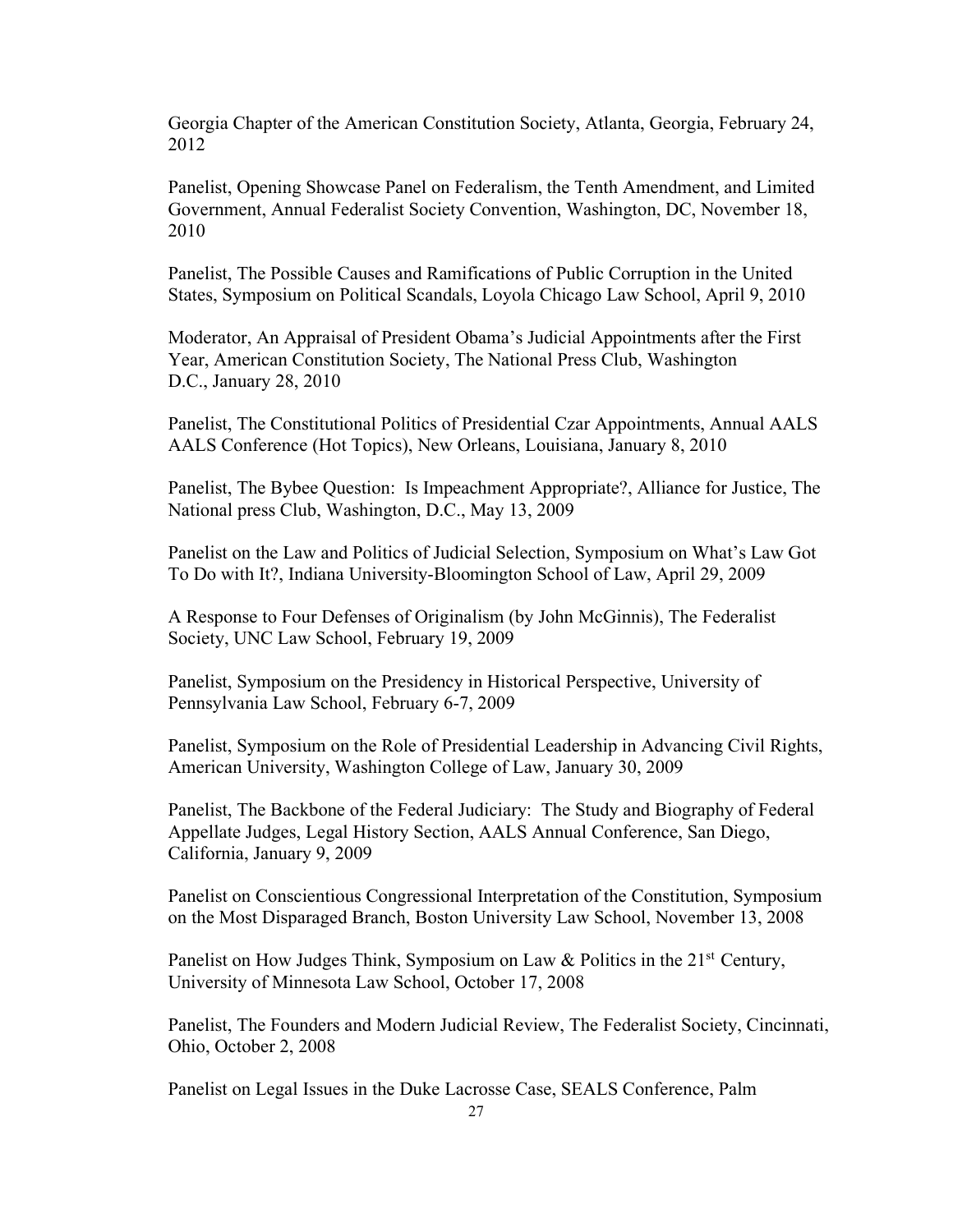Beach, Florida, July 30, 2008

Panelist on Transparency and Stare Decisis, Symposium: Judicial Candor and Legitimacy, NYU Law School, March 11, 2008

Panelist, Common Ground for the Common Good, Olin Brinkley Baptist Church, Chapel Hill, March 1, 2008 (with Rev. William Barber and Kahillah Sabra)

Panelist, Symposium on Judicial Confirmations, The Federalist Society, Washington, D.C., January 31, 2008

Symposium Coordinator, Moderator and Panelist on the Doctrine of Stare Decisis, North Carolina Law Review Symposium on Precedent and the Roberts Court, Chapel Hill, North Carolina, October 26, 2007

Debate with Michael Paulsen, The Problem with Precedent, sponsored by Federalist Society, Duke Law School, October 25, 2007

Moderator, Judicial Modesty in the 2007 Term, Supreme Court Preview, William & Mary Law School, September 16, 2007

Panelist, The Evolution of Constitutional Law, Annual SEALS Conference, Amelia Island, Florida, July 30, 2007

Panelist, The Rule of Law in the Global Economy and the State of North Carolina, ABA Conference on the Rule of Law in the Global Economy and the State of North Carolina, NC Bar Center, Cary, North Carolina, July 26, 2007

Panelist, The Role of Religion in Supreme Court Selection, St. Thomas Law School, November 10, 2006

Panelist, Judicial Independence, Symposium on the Role of Judges in the 21st Century, Boston University Law School, April 21, 2006

Panelist, The Supreme Court and Constitutional Dialogue, Annual Virginia Bar Association, January 21, 2006, Williamsburg, Virgina

Panelist, The Constitutionality of the Solomon Amendment, Boston College Law School, November 11, 2005

Panelist, The Nuclear Option: The Senate at the Precipice, Center for American Progress, Washington, D.C., April 15, 2005

Panelist, Freedom of the Press in a Time of Managed News, Media Law Section, Annual AALS Conference, San Francisco, California, January 7, 2005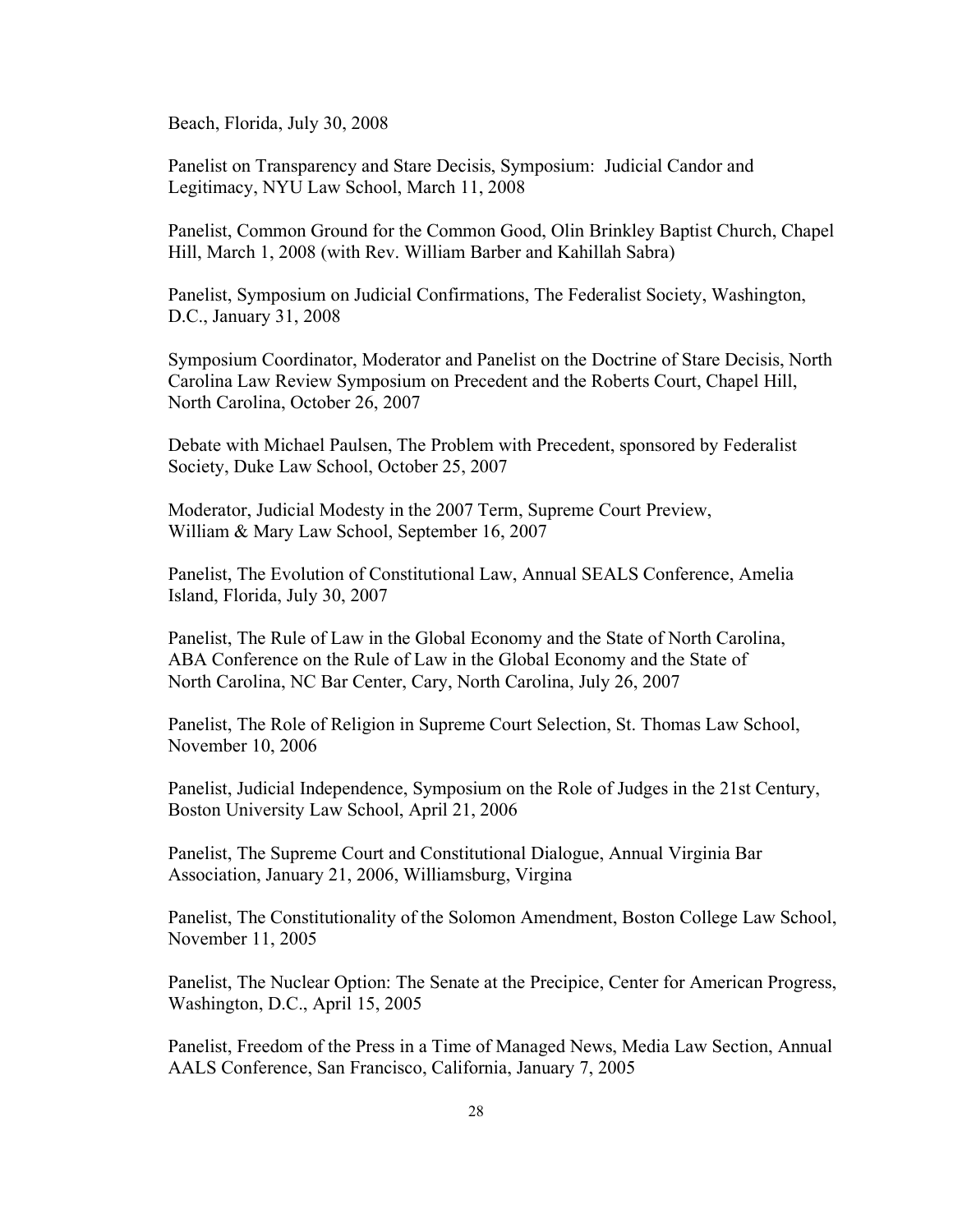Panelist, Civil Rights, The Annual Supreme Court Preview, William & Mary Law School, September 24, 2004 Panelist, Executive Power, Symposium on Interrogation, Detention, and Torture in the War on Terrorism, Duke University Law School, September 17, 2004

Panelist, Foreign Law in American Courts, Symposium on the Supreme Court and American Politics, Princeton University, May 26, 2004

Contributor, Symposium on Ideology and Judicial Selection, University of Richmond Law School, April 16, 2004

Contributor, Symposium on Juristocracy and Distrust, Cardozo Law School, March 22, 2004

Panelist, The Crisis in Judicial Selection, Annual Supreme Court Preview Program, William & Mary Law School, September 19, 2003

Contributor, Symposium on Foreign Affairs and the Constitution, Georgia State University Law School, January 31, 2003

Panelist, Judicial Selection in the New Millenium, December 9, 2002, City Bar Association of New York, New York City, New York

Contributor to Symposium on Congress and the Constitution, Topic -- The Federal Appointments Process as Constitutional Interpretation, William & Mary Law School, October 18, 2002

Panelist, The War on Terror, William & Mary Law School, September 20, 2002, Annual Supreme Court Preview, Williamsburg, Va.

Contributor, Symposium on Federal Judicial Selection, April 20, 2002, Regent University Law School

Contributor, Symposium, "Federal Judicial Selection: Current Challenges," University of California at Davis School of Law, April 5, 2002

Contributor to Symposium, "Judicial Choices: The Nominations and Confirmations of Supreme Court Justices," Drake University Law School, March 2, 2002

Panelist, Forum on The First Amendment and the War on Terrorism, sponsored by The Constitution Project, November 28, 2001, Washington, D.C.

Panelist, The Supreme Court After *Bush v. Gore* and The Supreme Court – Looking Ahead sessions, Supreme Court Preview, sponsored by the Institute of Bill of Rights Law, William & Mary Law School, September 2001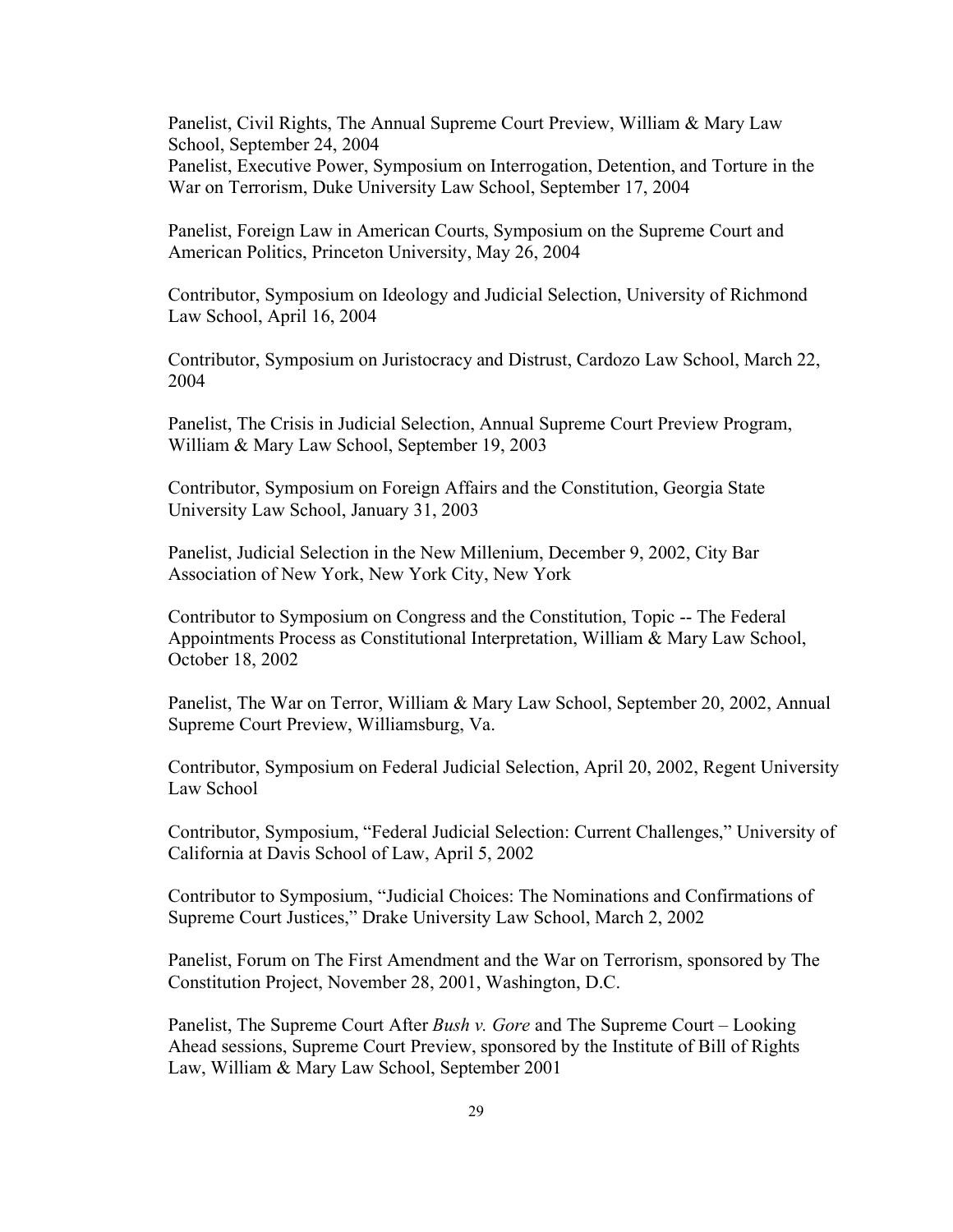Principal Organizer and Panelist, The Legacy of Chief Justice John Marshall, William & Mary Law School in honor of the bicentennial of John Marshall's appointment as Chief Justice of the United States, Williamsburg, Va., March 16-17, 2001

Panelist, Hate Speech Regulation, Duke Law School, sponsored by Hispanic Law Students Association, November 16, 2000

Respondent, Contemporary Dilemmas in the Federal Appointments Process, Symposium on Michael J. Gerhardt's **The Federal Appointments Process**, William & Mary Law School, Nov. 10, 2000 (commentaries by Justice Stephen Breyer and Professors Erwin Chemerinsky, Chris Eisgruber, and David Strauss; and author's response)

Panelist, The Supreme Court and the 2000 Presidential Election, The Supreme Court – Looking Ahead, Supreme Court Preview, sponsored by the Institute of the Bill of Rights, The College of William and Mary, Sept. 22, 2000

Commentator on Professor Kathy Abrams' paper on "The Subject in Exile," Symposium: The Constitution in Exile, Duke University Law School, October 6, 2000

Commentator on Professors Neal Kudmar Katyal and Susan Low Bloch's Analyses of the Ramifications of President Clinton's Impeachment and Acquittal, Symposium on The Constitution under Clinton: A Critical Assessment, Duke Law School, Sept. 24, 1999

Panelist, The Direction of the Supreme Court, Annual Supreme Court Preview, sponsored by the Institute of Bill of Rights Law, William & Mary Law School, Sept. 24, 1999

Panelist, The Kastenmeier Colloquy: From Watergate to the Present, University of Wisconsin Law School, April 9, 1999

Panelist, "Impeachment: The Changing Landscape?," Special Program Sponsored by the Twentieth Century Fund, National Press Club, Washington, D.C., February 18, 1999

Panelist, Town Hall Meeting on the Impeachment of President William Jefferson Clinton, AALS Annual Meeting, New Orleans, Louisiana, January 6, 1999

Moderator and Panelist, Special Program on the Impeachment Proceedings Against President Clinton, City Bar Association of New York, New York City, New York, December 17, 1999

Panelist, The Meaning of High Crimes or Misdemeanors, Annual Federalist Society Symposium, Washington, D.C., November 15, 1999

Panelist, Symposium on Twenty-Five Years after Watergate, St. Louis University School of Law, Oct. 16-17, 1998

Panelist, Public Hearing Arranged by Congressman Robert Scott on the Scope of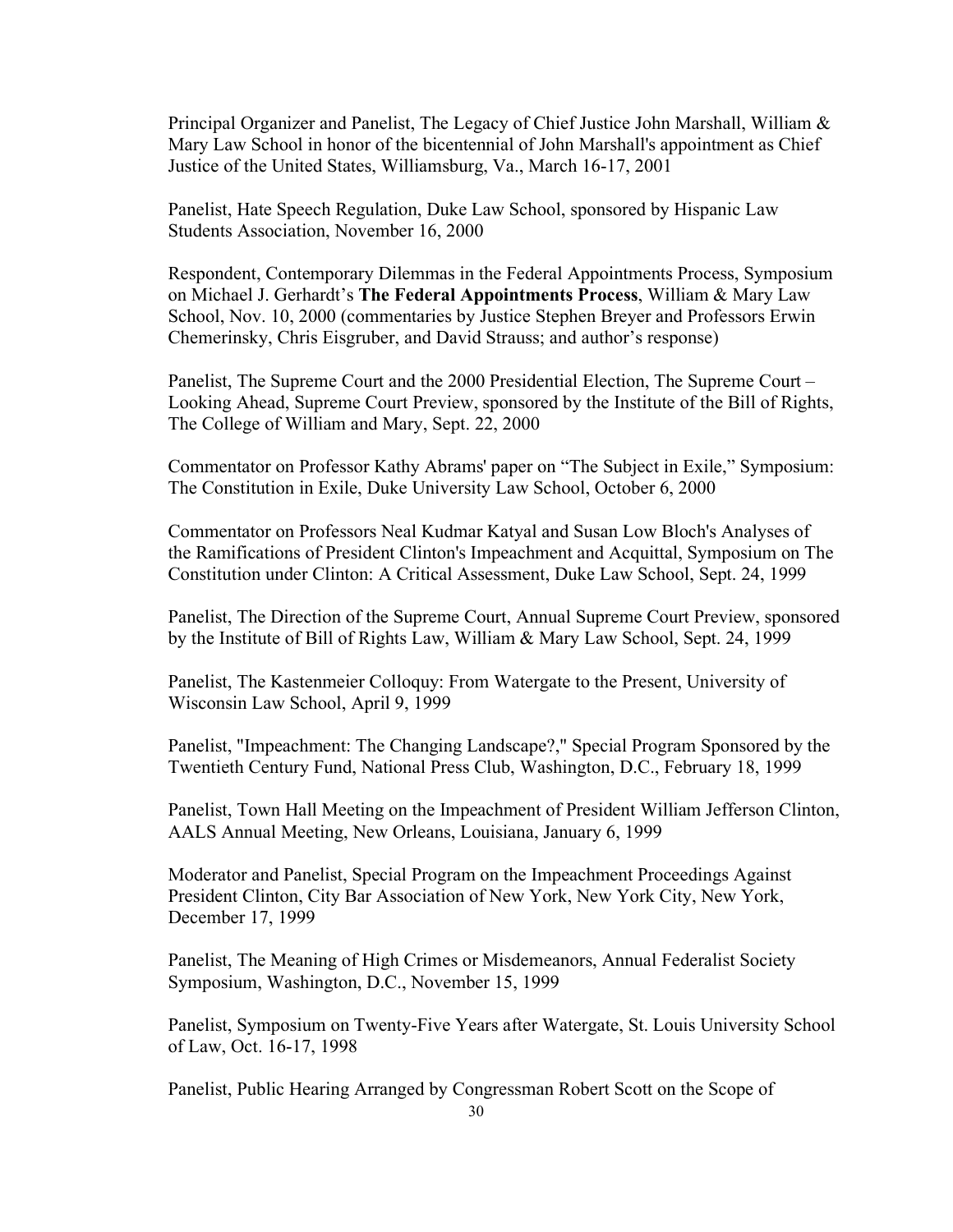Impeachable Offenses, State Capitol of Virginia, Richmond, Virginia, October 1, 1998

Contributor, Symposium on Chancellor Kent and Judicial Independence, Chicago-Kent Law School, August, 1998

Panelist on Municipal Liability under Section 1983, Symposium on Overview of Section 1983 Jurisprudence, DePaul University College of Law, April 3, 1998

Participant on Future of the Supreme Court and Racial Issues Sessions of the Annual Supreme Court Preview Symposium, The Bill of Rights Institute, The College of William & Mary, October 24-25 1997 (aired on C-Span)

Keynote Speaker, "Symposium on Democracy in the 21st Century," Vanderbilt University Law School, October 22, 1996

Moot Court Advocate (Clinton v. Jones) and Panelist for Separation of Powers and Federalism Sessions of the Annual Supreme Court Review, The Bill of Rights Institute, The College of William & Mary, October 22, 1996 (aired on C-Span)

Moot Court Advocate (in pending Supreme Court case on the Colorado Gay Rights Referendum) and Panelist for Civil Rights, Separation of Powers, and Federalism Sessions of the Annual Supreme Court Preview Symposium, The Bill of Rights Institute, The College of William & Mary, September 22-23, 1995 (aired on C-Span)

Moot Court Advocate (in then-pending Court case testing the constitutionality of state -enacted congressional term-limits) and Panelist on Business and Civil Rights Sessions for Annual Supreme Court Preview Symposium, The Bill of Rights Institute, The College of William & Mary, October 21-22, 1994 (aired on C-Span)

Panelist and Moot Court Participant, "Single-Race Schools in the 1990s," William & Mary Conference Celebrating the 40th Anniversary of Brown v. Board of Education, (May 17, 1994)

Panelist, Criminal Law and Privacy Programs, Supreme Court Preview Symposium, Sponsored by the Institute of Bill of Rights Law, the College of William and Mary, (September 17-18, 1993) (aired on C-Span)

Panelist, "The Supreme Court Justice Selection Process," Annual Utah State Bar Convention, Sun Valley, Idaho (July 2, 1993) Panelist, "Constitutional Stare Decisis," AALS Constitutional Law Workshop, Ann Arbor, Michigan (June 1993)

Oral Advocate, Moot Court Presentation of Walter Nixon v. United States; Panelist, The Future of the Supreme Court and Criminal Procedure Sessions for the 1992-1993 Term, Supreme Court Preview Symposium, sponsored by Institute of Bill of Rights Law, The College of William and Mary, September 25-26, 1992(aired on C-Span)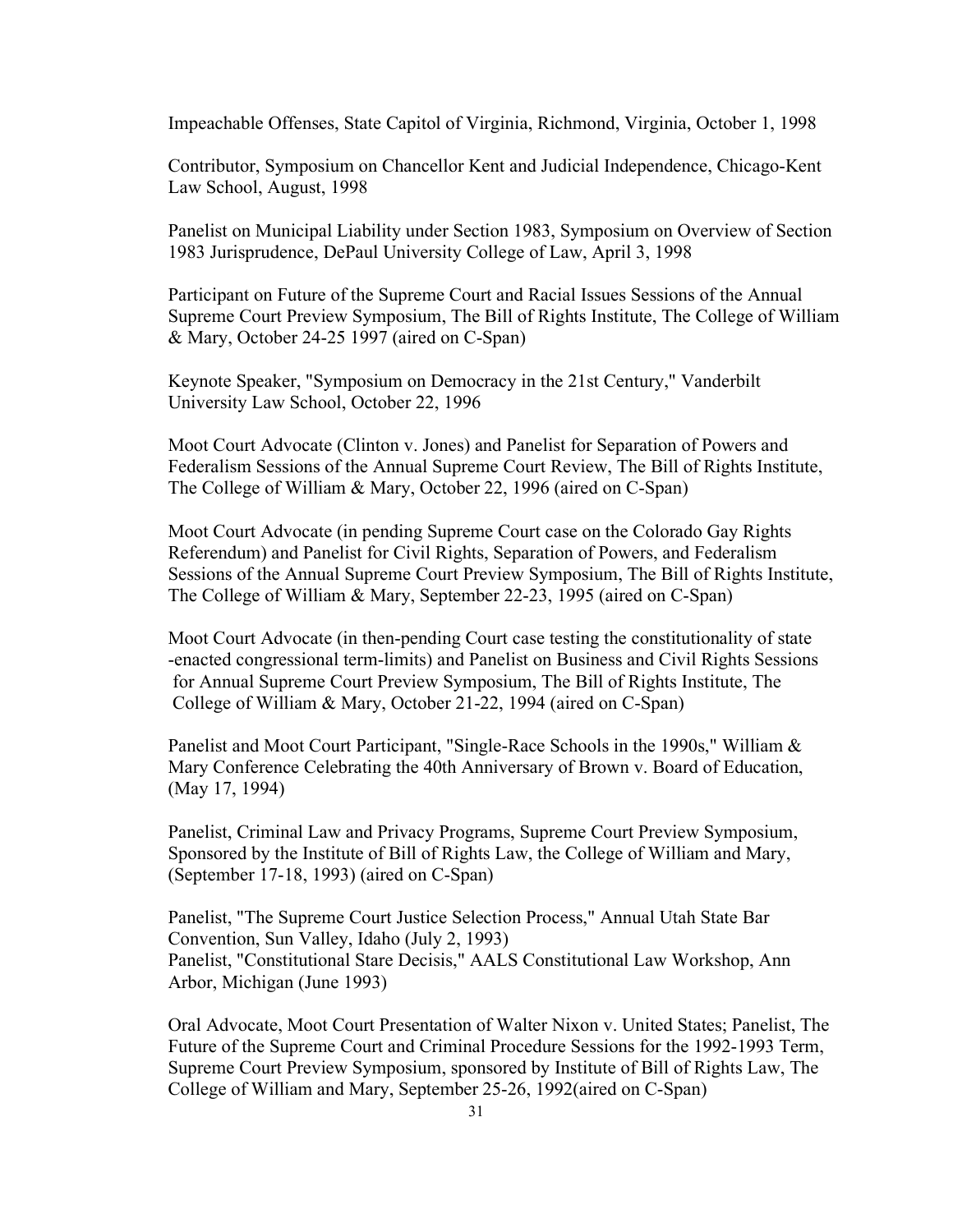Panelist, Symposium on the Constitutionality of the War Powers Resolution, Sponsored by the Young Lawyers Division of the Virginia Bar Association, Norfolk, Virginia (December 5, 1991) (aired on Virginia Public Television)

Panelist, The First Amendment and the Law of Libel Session, Federal Judicial Conference in Celebration of the Bicentennial of the Bill of Rights, Williamsburg, Virginia (October 21, 1991)

Panelist, The Thomas Confirmation Proceedings, First Amendment, and Future of the Supreme Court Sessions, Supreme Court Preview Symposium, Sponsored by the Institute of Bill of Rights Law, The College of William and Mary (September 27-28, 1991)

Panelist, Symposium on the Bicentennial of the Bill of Rights, sponsored by Utah Humanities Council, Salt Lake City, Utah (February 1, 1991) (aired on Utah Public Television)

Panelist, AIDS and the Bill of Rights Session of Frontiers of Freedom Symposium, sponsored by the Northern Virginia Studies Conference (October 26, 1990)

Moderator, with Chief Justice William H. Rehnquist, Program on the Role of Constitutional Theory in Supreme Court Decisionmaking, sponsored by Carter O. Lowance Fellowship, Marshall-Wythe School of Law, October 19, 1990

Panelist, Criminal Procedure and Equality Sessions, Supreme Court Preview, sponsored by the Institute of Bill of Rights Law, William & Mary Law School (Sept. 21-22, 1990).

### **Select Law School Service**

University of North Carolina at Chapel Hill

Faculty Chair, UNC Law Review Symposium (2019, 2008); Chair, Appointments Committee (2013-14; 2014-15); Member, Dean's Advisory Committee (2008-09, 2013-15); Chair, Interdisciplinarity Committee (2008-2009); Member, Appointments Committee (2007-2008, 2009-11, 2013-15); Member, Self-Study Committee (2006-007); Faculty Adviser, American Constitution Society (2012 present); Faculty Advisor, Federalist Society (2005-present)

William & Mary Law School

Chair, Self-Study Committee (2004-05); Chair and Member, Appointments Committee; Chair, Promotion & Tenure Committee; Chair, Curriculum Committee Advisor, American Constitution Society and Federalist Society

Case Western Reserve University Law School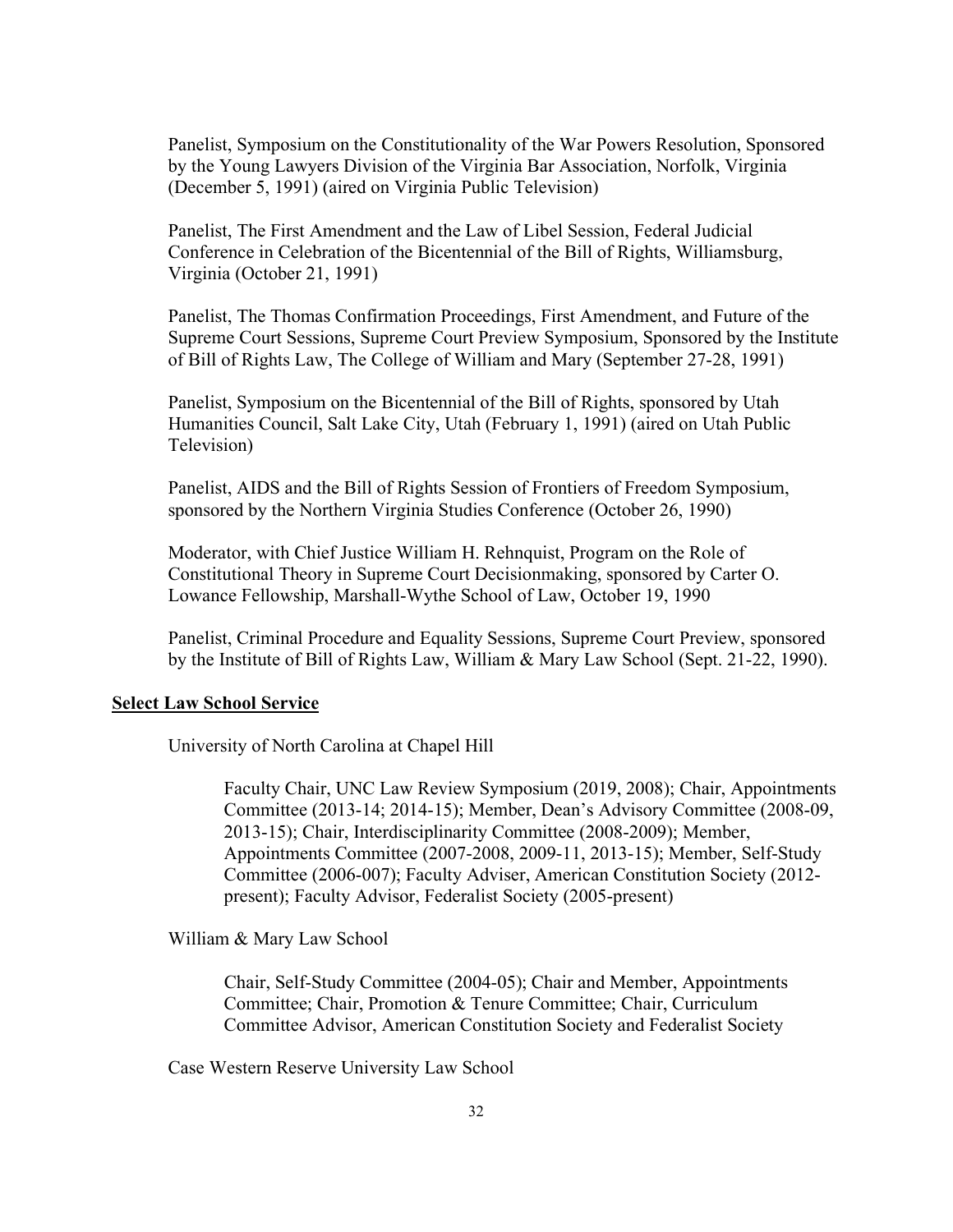Dean (1996-97), Professor of Law (1997-1998)

## **Select University Service**

Member, Working Group on the University of Chicago Principles of Free Expression (2018)

Acting Chair, Faculty Executive Committee (September 2015-January 2016)

Vice-Chair, Faculty Executive Committee, UNC-Chapel Hill Faculty Council (2014- 2016)

Member, Faculty Executive Committee, UNC-Chapel Hill Faculty Council (2010—2016)

Member, Chancellor's Special Ethics and Integrity Working Group (2015)

Member, Special Faculty Committee Appointed to Assess Inquiries into Academic Misconduct at UNC-Chapel Hill (May-August 2012)

Fellow, Leadership Development Program, Institute for the Arts and Humanities, University of North Carolina-Chapel Hill (2012-13)

Chairman, Appointments, Promotion & Tenure Committee, University of North Carolina at Chapel Hill (July 1, 2009 – June 30, 2010)

Member, UNC-Chapel Hill Appointments, Promotion & Tenure Committee (2007-2009)

Member, Chancellor's Advisory Committee of UNC-Chapel Hill (2009 –2010)

Member, UNC-Chapel Hill Faculty Council (2008 –2016)

Member, Search Committee for UNC-Chapel Hill Deputy Provost (2008).

## **Visiting Positions**

Inaugural Richard Beeman Visiting Professor, University of Pennsylvania Law School (July 2015-to date) Visiting Lecturer, Bar-Ilan University Law School (Dec. 2015) Senior Lecturer, Duke University, First Amendment, Fall 2010 North Carolina Central University Law School, Visiting Professor – First Amendment, Fall 2009 University of Lyon, France, March 9, 2009—March 29, 2009 Princeton University, Politics Department, Visiting Professor, Spring 2005 University of Minnesota Law School, Visiting Professor of Law, Fall 2004 University of North Carolina Law School, Fall 2003 Duke University, Visiting Professor of Law, Spring Semester 2000